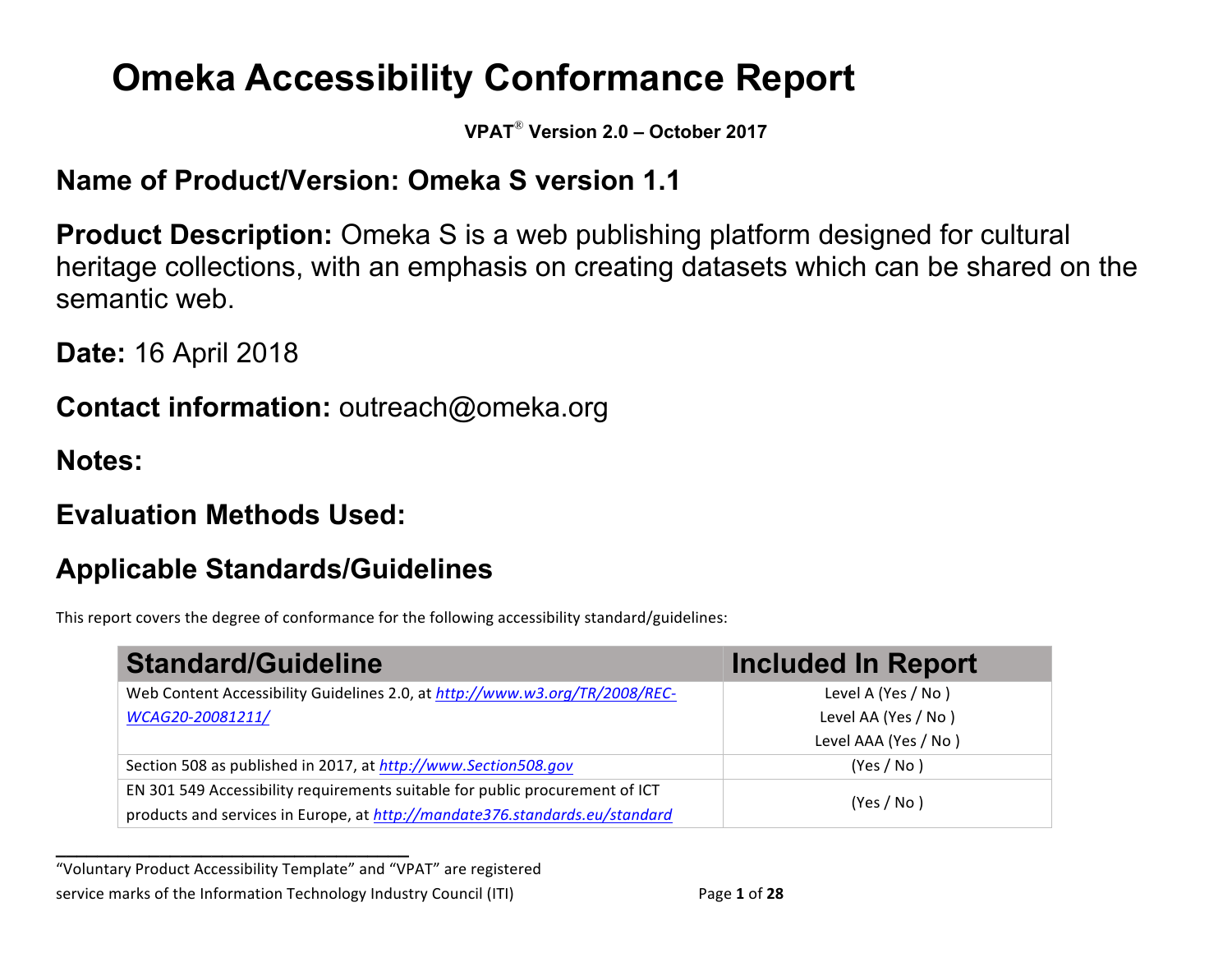# **Terms**

The terms used in the Conformance Level information are defined as follows:

- **Supports**: The functionality of the product has at least one method that meets the criterion without known defects or meets with equivalent facilitation.
- **Supports with Exceptions**: Some functionality of the product does not meet the criterion.
- **Does Not Support:** The majority of product functionality does not meet the criterion.
- **Not Applicable**: The criterion is not relevant to the product.
- **Not Evaluated**: The product has not been evaluated against the criterion. This can be used only in WCAG 2.0 Level AAA.

# **WCAG 2.0 Report**

Tables 1 and 2 also document conformance with:

- EN 301 549: Chapter 9 Web, Chapter 10 Non-Web documents, Section 11.2.1- Non-Web Software (excluding closed functionality), and Section 11.2.2 - Non-Web Software (closed functionality).
- Revised Section 508: Chapter 5 501.1 Scope, 504.2 Content Creation or Editing, and Chapter 6 602.3 Electronic Support Documentation.

Note: When reporting on conformance with the WCAG 2.0 Success Criteria, they are scoped for full pages, complete processes, and accessibility-supported ways of using technology as documented in the WCAG 2.0 Conformance Requirements.

#### **Table 1: Success Criteria, Level A**

| <b>Criteria</b>                                             | <b>Conformance Level</b> | <b>Remarks and Explanations</b> |
|-------------------------------------------------------------|--------------------------|---------------------------------|
| <b>1.1.1 Non-text Content (Level A)</b><br>Also applies to: | Web: Supports            | Web:                            |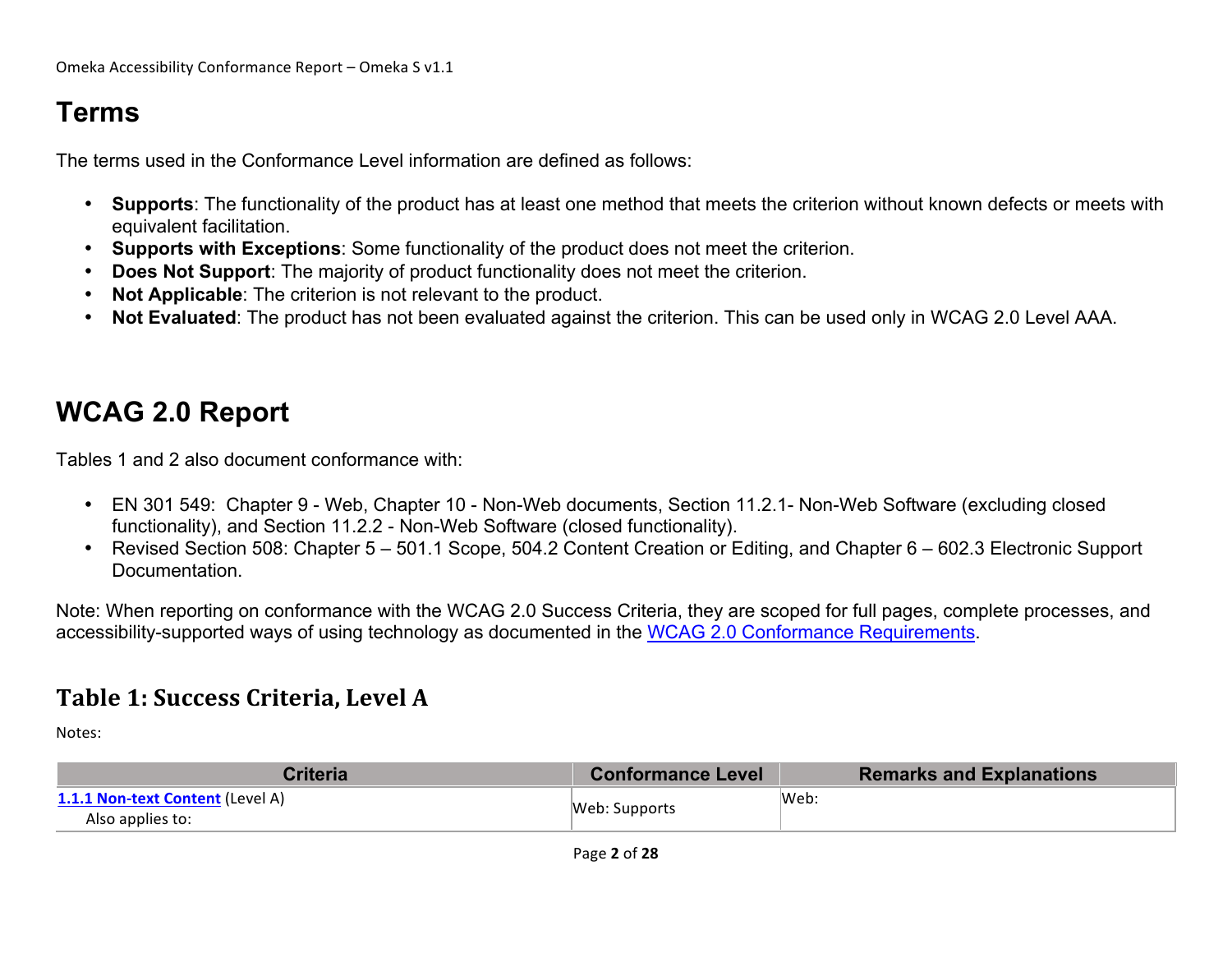| <b>Criteria</b>                                                                                                                                                                                                                                                                                                                                                                                                               | <b>Conformance Level</b>         | <b>Remarks and Explanations</b>                                                                                                                                                                                           |
|-------------------------------------------------------------------------------------------------------------------------------------------------------------------------------------------------------------------------------------------------------------------------------------------------------------------------------------------------------------------------------------------------------------------------------|----------------------------------|---------------------------------------------------------------------------------------------------------------------------------------------------------------------------------------------------------------------------|
| EN 301 549 Criteria<br>9.2.1 (Web)<br>10.2.1 (non-web document)<br>11.2.1.1 (Software)<br>11.2.2.1 (Closed Functionality Software)<br>11.6.2 (Authoring Tool)<br>٠<br>12.1.2 (Product Docs)<br>12.2.4 (Support Docs)<br>2017 Section 508<br>501 (Web)(Software)<br>$\bullet$<br>504.2 (Authoring Tool)<br>602.3 (Support Docs)                                                                                                |                                  |                                                                                                                                                                                                                           |
| 1.2.1 Audio-only and Video-only (Prerecorded) (Level A)<br>Also applies to:<br>EN 301 549 Criteria<br>9.2.2 (Web)<br>$\bullet$<br>10.2.2 (non-web document)<br>11.2.1.2 (Software)<br>٠<br>11.2.2.2.1 and 11.2.2.2.2 (Closed Software)<br>11.6.2 (Authoring Tool)<br>12.1.2 (Product Docs)<br>12.2.4 (Support Docs)<br>2017 Section 508<br>501 (Web)(Software)<br>$\bullet$<br>504.2 (Authoring Tool)<br>602.3 (Support Docs) | Web: Supports with<br>exceptions | Web: All videos uploaded as part of the documentation<br>are supplementary to text-based explanations of<br>functionality.<br>It is the responsibility of users to upload accessible<br>media to an Omeka S installation. |
| 1.2.2 Captions (Prerecorded) (Level A)<br>Also applies to:<br>EN 301 549 Criteria<br>• $9.2.3$ (Web)<br>10.2.3 (non-web document)<br>11.2.1.3 (Software)<br>11.2.2.3 (Closed Software) - Does not apply                                                                                                                                                                                                                       | Web: Supports with<br>exceptions | Web: All videos uploaded as part of the documentation<br>are supplementary to text-based explanations of<br>functionality.<br>It is the responsibility of users to upload accessible<br>media to an Omeka S installation. |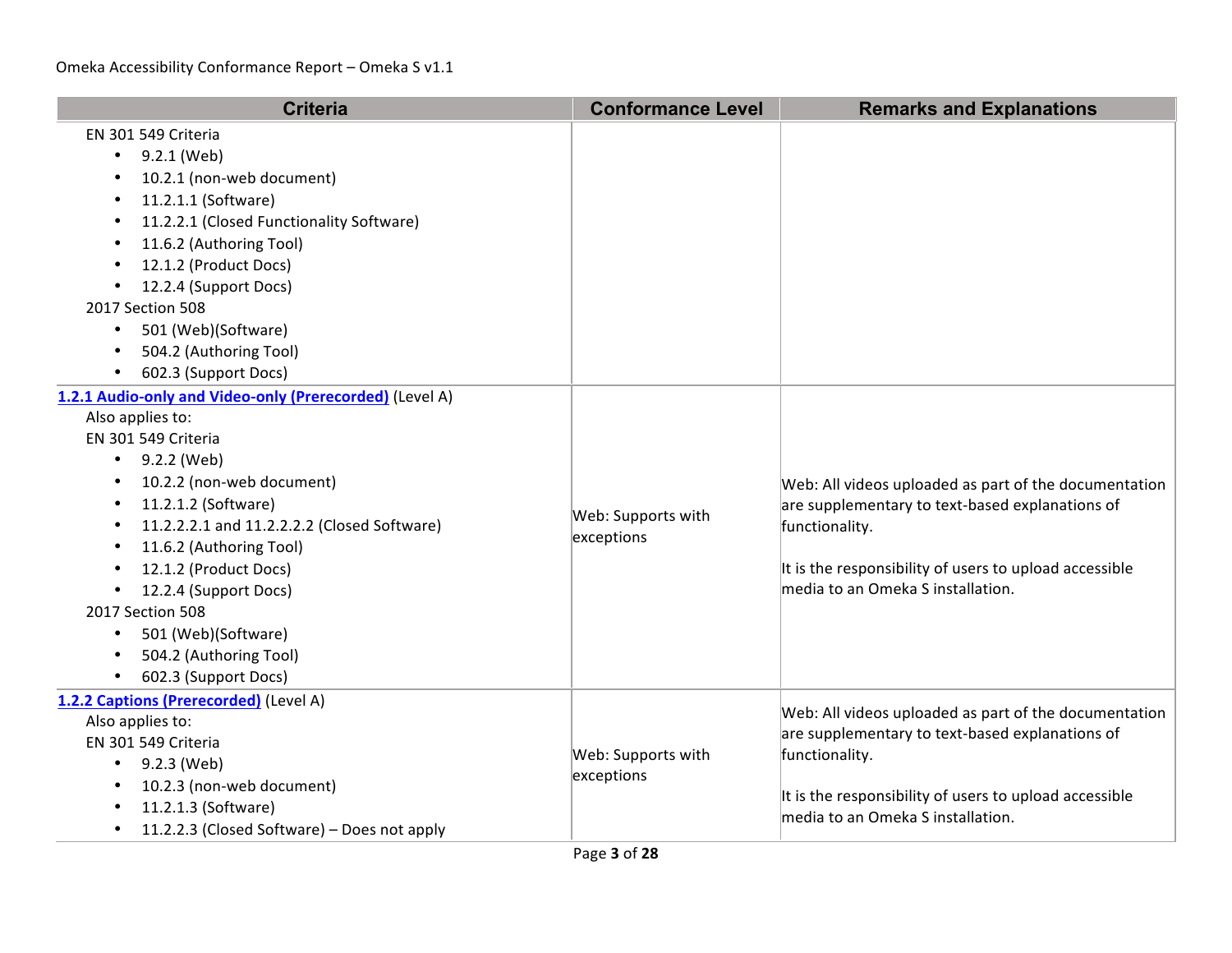| <b>Criteria</b>                                                                                                                                                                                                                                                                                                                                                                                                                                     | <b>Conformance Level</b>         | <b>Remarks and Explanations</b>                                                                                                                                                                                           |
|-----------------------------------------------------------------------------------------------------------------------------------------------------------------------------------------------------------------------------------------------------------------------------------------------------------------------------------------------------------------------------------------------------------------------------------------------------|----------------------------------|---------------------------------------------------------------------------------------------------------------------------------------------------------------------------------------------------------------------------|
| 11.6.2 (Authoring Tool)<br>$\bullet$<br>12.1.2 (Product Docs)<br>12.2.4 (Support Docs)<br>2017 Section 508<br>501 (Web)(Software)<br>$\bullet$<br>504.2 (Authoring Tool)<br>602.3 (Support Docs)<br>$\bullet$                                                                                                                                                                                                                                       |                                  |                                                                                                                                                                                                                           |
| 1.2.3 Audio Description or Media Alternative (Prerecorded) (Level A)<br>Also applies to:<br>EN 301 549 Criteria<br>9.2.4 (Web)<br>$\bullet$<br>10.2.4 (non-web document)<br>$\bullet$<br>11.2.1.4 (Software)<br>$\bullet$<br>11.2.2.4 (Closed Software)<br>11.6.2 (Authoring Tool)<br>12.1.2 (Product Docs)<br>12.2.4 (Support Docs)<br>٠<br>2017 Section 508<br>501 (Web)(Software)<br>$\bullet$<br>504.2 (Authoring Tool)<br>602.3 (Support Docs) | Web: Supports with<br>exceptions | Web: All videos uploaded as part of the documentation<br>are supplementary to text-based explanations of<br>functionality.<br>It is the responsibility of users to upload accessible<br>media to an Omeka S installation. |
| 1.3.1 Info and Relationships (Level A)<br>Also applies to:<br>EN 301 549 Criteria<br>9.2.7 (Web)<br>$\bullet$<br>10.2.7 (non-web document)<br>11.2.1.7 (Software)<br>11.2.2.7 (Closed Software) - Does not apply<br>11.6.2 (Authoring Tool)<br>12.1.2 (Product Docs)<br>12.2.4 (Support Docs)<br>2017 Section 508<br>501 (Web)(Software)<br>$\bullet$                                                                                               | Web: Supports                    |                                                                                                                                                                                                                           |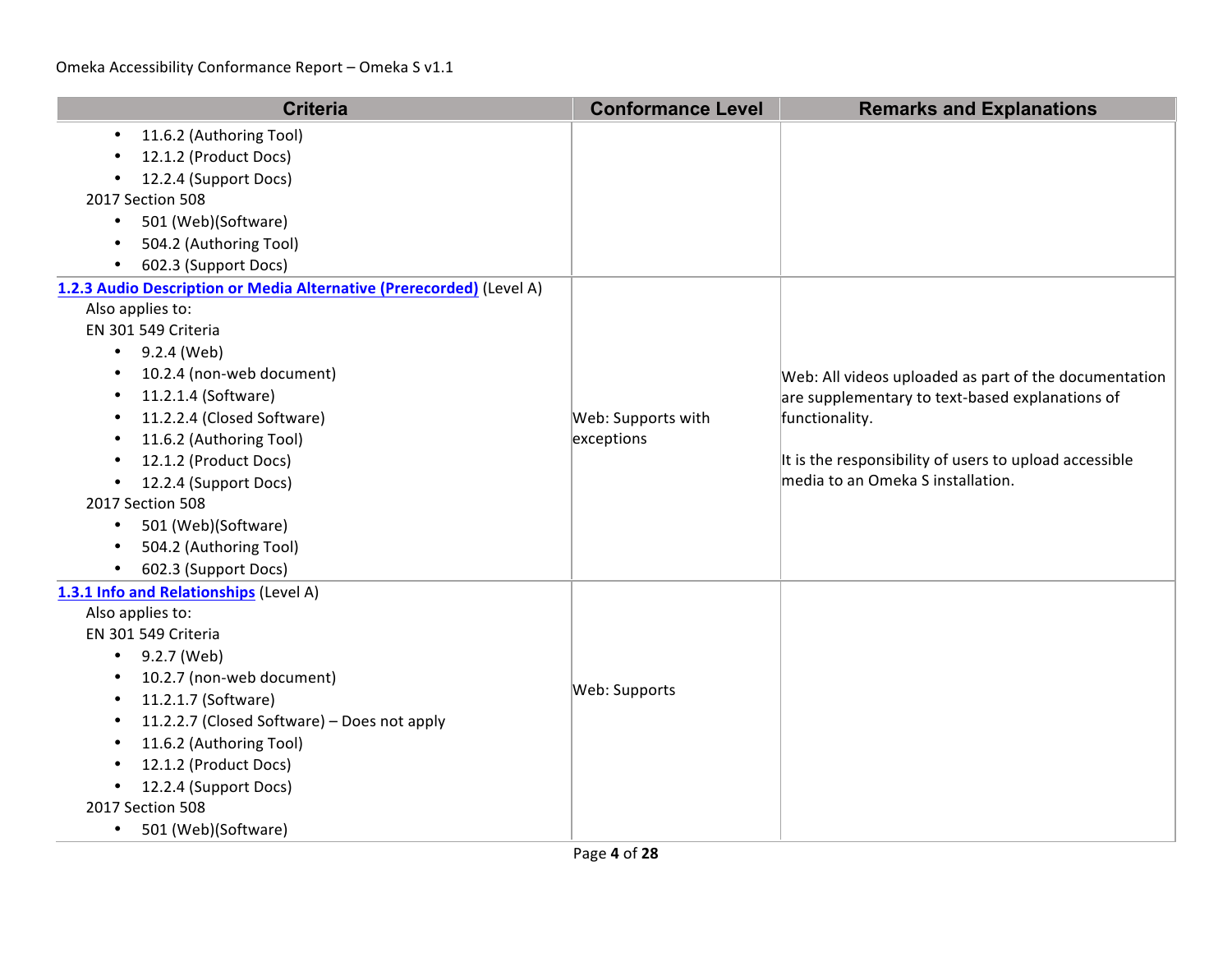| <b>Criteria</b>                                          | <b>Conformance Level</b> | <b>Remarks and Explanations</b> |
|----------------------------------------------------------|--------------------------|---------------------------------|
| 504.2 (Authoring Tool)<br>$\bullet$                      |                          |                                 |
| 602.3 (Support Docs)                                     |                          |                                 |
| 1.3.2 Meaningful Sequence (Level A)                      |                          |                                 |
| Also applies to:                                         |                          |                                 |
| EN 301 549 Criteria                                      |                          |                                 |
| $-9.2.8$ (Web)                                           |                          |                                 |
| 10.2.8 (non-web document)<br>$\bullet$                   |                          |                                 |
| 11.2.1.8 (Software)<br>٠                                 |                          |                                 |
| 11.2.2.8 (Closed Software) - Does not apply<br>$\bullet$ | Web: Supports            |                                 |
| 11.6.2 (Authoring Tool)<br>$\bullet$                     |                          |                                 |
| 12.1.2 (Product Docs)<br>$\bullet$                       |                          |                                 |
| • 12.2.4 (Support Docs)                                  |                          |                                 |
| 2017 Section 508                                         |                          |                                 |
| 501 (Web)(Software)<br>$\bullet$                         |                          |                                 |
| 504.2 (Authoring Tool)<br>$\bullet$                      |                          |                                 |
| 602.3 (Support Docs)<br>$\bullet$                        |                          |                                 |
| 1.3.3 Sensory Characteristics (Level A)                  |                          |                                 |
| Also applies to:                                         |                          |                                 |
| EN 301 549 Criteria                                      |                          |                                 |
| 9.2.9 (Web)<br>$\bullet$                                 |                          |                                 |
| 10.2.9 (non-web document)                                |                          |                                 |
| 11.2.1.9 (Software)<br>$\bullet$                         |                          |                                 |
| 11.2.2.9 (Closed Software) - Does not apply<br>٠         | Web: Supports            |                                 |
| 11.6.2 (Authoring Tool)<br>$\bullet$                     |                          |                                 |
| 12.1.2 (Product Docs)<br>$\bullet$                       |                          |                                 |
| 12.2.4 (Support Docs)<br>$\bullet$                       |                          |                                 |
| 2017 Section 508                                         |                          |                                 |
| 501 (Web)(Software)<br>$\bullet$                         |                          |                                 |
| 504.2 (Authoring Tool)                                   |                          |                                 |
| 602.3 (Support Docs)<br>$\bullet$                        |                          |                                 |
| 1.4.1 Use of Color (Level A)                             | Web: Supports            |                                 |
| Also applies to:                                         |                          |                                 |
| EN 301 549 Criteria                                      |                          |                                 |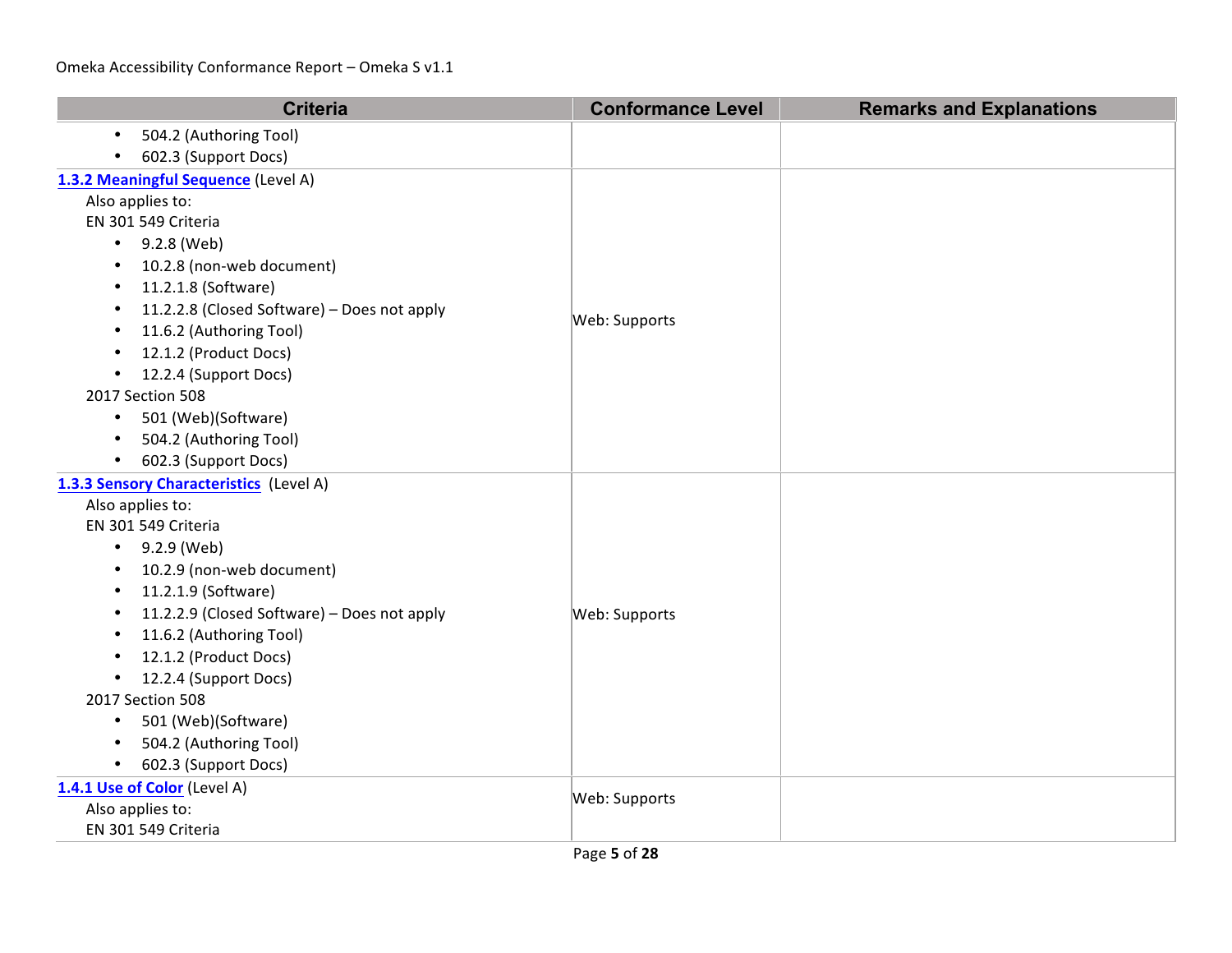| <b>Criteria</b>                                                                                                                                                                                                                                                                                                                                                                                                                                | <b>Conformance Level</b>         | <b>Remarks and Explanations</b>                          |
|------------------------------------------------------------------------------------------------------------------------------------------------------------------------------------------------------------------------------------------------------------------------------------------------------------------------------------------------------------------------------------------------------------------------------------------------|----------------------------------|----------------------------------------------------------|
| 9.2.10 (Web)<br>$\bullet$<br>10.2.10 (non-web document)<br>11.2.1.10 (Software)<br>11.2.2.10 (Closed Software) - Does not apply<br>11.6.2 (Authoring Tool)<br>12.1.2 (Product Docs)<br>12.2.4 (Support Docs)<br>$\bullet$<br>2017 Section 508<br>501 (Web)(Software)<br>504.2 (Authoring Tool)<br>602.3 (Support Docs)                                                                                                                         |                                  |                                                          |
| 1.4.2 Audio Control (Level A)<br>Also applies to:<br>EN 301 549 Criteria<br>9.2.11 (Web)<br>$\bullet$<br>10.2.11 (non-web document)<br>$\bullet$<br>11.2.1.11 (Software)<br>11.2.2.11 (Closed Software) - Does not apply<br>٠<br>11.6.2 (Authoring Tool)<br>$\bullet$<br>12.1.2 (Product Docs)<br>12.2.4 (Support Docs)<br>2017 Section 508<br>501 (Web)(Software)<br>$\bullet$<br>504.2 (Authoring Tool)<br>$\bullet$<br>602.3 (Support Docs) | Web: Supports                    | Web:<br>Electronic Docs:<br>Software:<br>Authoring Tool: |
| 2.1.1 Keyboard (Level A)<br>Also applies to:<br>EN 301 549 Criteria<br>9.2.15 (Web)<br>$\bullet$<br>10.2.15 (non-web document)<br>11.2.1.15 (Software)<br>11.2.2.15 (Closed Software)<br>$\bullet$                                                                                                                                                                                                                                             | Web: Supports with<br>exceptions | Web:                                                     |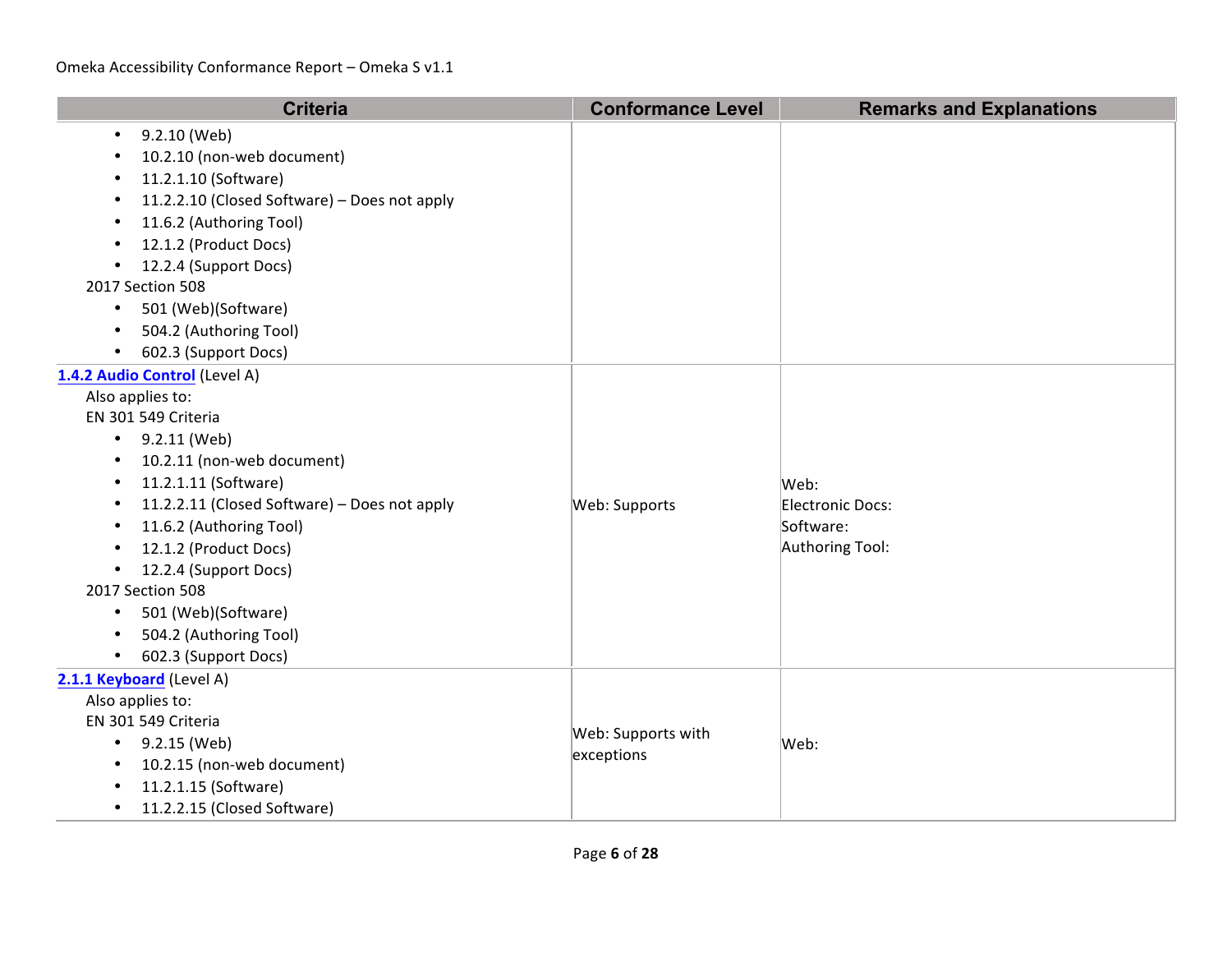| <b>Criteria</b>                              | <b>Conformance Level</b> | <b>Remarks and Explanations</b> |
|----------------------------------------------|--------------------------|---------------------------------|
| 11.6.2 (Authoring Tool)                      |                          |                                 |
| 12.1.2 (Product Docs)                        |                          |                                 |
| 12.2.4 (Support Docs)                        |                          |                                 |
| 2017 Section 508                             |                          |                                 |
| 501 (Web)(Software)<br>$\bullet$             |                          |                                 |
| 504.2 (Authoring Tool)<br>$\bullet$          |                          |                                 |
| 602.3 (Support Docs)                         |                          |                                 |
| 2.1.2 No Keyboard Trap (Level A)             |                          |                                 |
| Also applies to:                             |                          |                                 |
| EN 301 549 Criteria                          |                          |                                 |
| 9.2.16 (Web)<br>$\bullet$                    |                          |                                 |
| 10.2.16 (non-web document)<br>$\bullet$      |                          |                                 |
| 11.2.1.16 (Software)<br>$\bullet$            |                          |                                 |
| 11.2.2.16 (Closed Software) - Does not apply | Web: Supports            |                                 |
| 11.6.2 (Authoring Tool)                      |                          |                                 |
| 12.1.2 (Product Docs)                        |                          |                                 |
| 12.2.4 (Support Docs)<br>٠                   |                          |                                 |
| 2017 Section 508                             |                          |                                 |
| 501 (Web)(Software)<br>$\bullet$             |                          |                                 |
| 504.2 (Authoring Tool)                       |                          |                                 |
| 602.3 (Support Docs)<br>$\bullet$            |                          |                                 |
| 2.2.1 Timing Adjustable (Level A)            |                          |                                 |
| Also applies to:                             |                          |                                 |
| EN 301 549 Criteria                          |                          |                                 |
| 9.2.17 (Web)<br>$\bullet$                    |                          |                                 |
| 10.2.17 (non-web document)                   |                          |                                 |
| 11.2.1.17 (Software)                         | Web: Not applicable      |                                 |
| 11.2.2.17 (Closed Software) - Does not apply |                          |                                 |
| 11.6.2 (Authoring Tool)                      |                          |                                 |
| 12.1.2 (Product Docs)                        |                          |                                 |
| 12.2.4 (Support Docs)                        |                          |                                 |
| 2017 Section 508                             |                          |                                 |
| 501 (Web)(Software)<br>$\bullet$             |                          |                                 |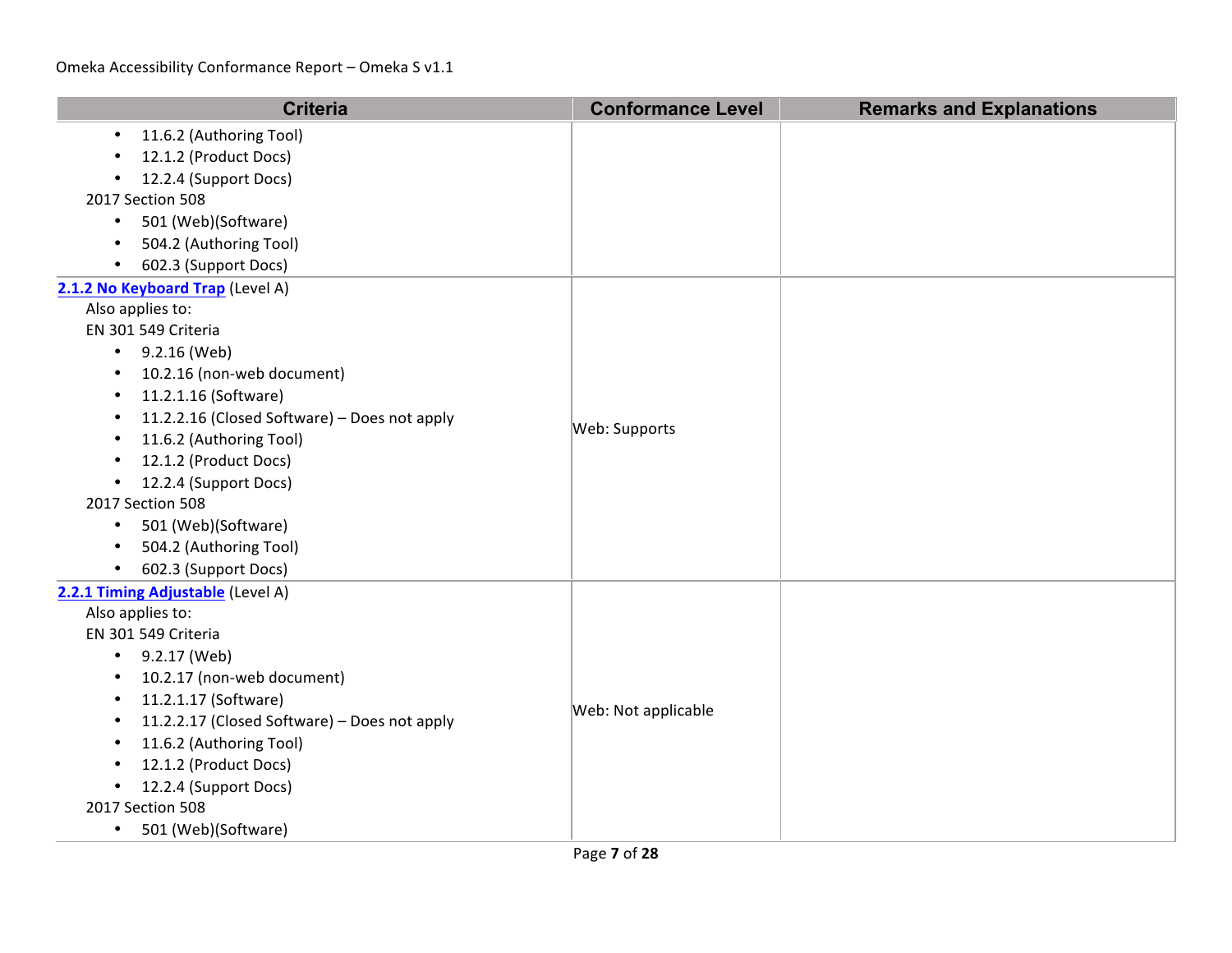| <b>Criteria</b>                                           | <b>Conformance Level</b> | <b>Remarks and Explanations</b>                        |
|-----------------------------------------------------------|--------------------------|--------------------------------------------------------|
| 504.2 (Authoring Tool)<br>$\bullet$                       |                          |                                                        |
| 602.3 (Support Docs)                                      |                          |                                                        |
| 2.2.2 Pause, Stop, Hide (Level A)                         |                          |                                                        |
| Also applies to:                                          |                          |                                                        |
| EN 301 549 Criteria                                       |                          |                                                        |
| $\bullet$ 9.2.18 (Web)                                    |                          |                                                        |
| 10.2.18 (non-web document)<br>$\bullet$                   |                          |                                                        |
| 11.2.1.18 (Software)<br>$\bullet$                         |                          |                                                        |
| 11.2.2.18 (Closed Software) - Does not apply<br>$\bullet$ | Web: Not applicable      |                                                        |
| 11.6.2 (Authoring Tool)<br>$\bullet$                      |                          |                                                        |
| 12.1.2 (Product Docs)<br>$\bullet$                        |                          |                                                        |
| 12.2.4 (Support Docs)<br>$\bullet$                        |                          |                                                        |
| 2017 Section 508                                          |                          |                                                        |
| 501 (Web)(Software)<br>$\bullet$                          |                          |                                                        |
| 504.2 (Authoring Tool)<br>$\bullet$                       |                          |                                                        |
| 602.3 (Support Docs)<br>$\bullet$                         |                          |                                                        |
| 2.3.1 Three Flashes or Below Threshold (Level A)          |                          |                                                        |
| Also applies to:                                          |                          |                                                        |
| EN 301 549 Criteria                                       |                          |                                                        |
| 9.2.19 (Web)<br>$\bullet$                                 |                          |                                                        |
| 10.2.19 (non-web document)<br>٠                           |                          |                                                        |
| 11.2.1.19 (Software)<br>$\bullet$                         |                          |                                                        |
| 11.2.2.19 (Closed Software) - Does not apply<br>$\bullet$ | Web: Supports with       | Web: Supported on administrative side of installation, |
| 11.6.2 (Authoring Tool)<br>$\bullet$                      | exceptions               | but users may upload media which does not support.     |
| 12.1.2 (Product Docs)<br>$\bullet$                        |                          |                                                        |
| 12.2.4 (Support Docs)<br>$\bullet$                        |                          |                                                        |
| 2017 Section 508                                          |                          |                                                        |
| 501 (Web)(Software)<br>$\bullet$                          |                          |                                                        |
| 504.2 (Authoring Tool)                                    |                          |                                                        |
| 602.3 (Support Docs)<br>$\bullet$                         |                          |                                                        |
| 2.4.1 Bypass Blocks (Level A)                             |                          |                                                        |
| Also applies to:                                          | Web: Supports            |                                                        |
| EN 301 549 Criteria                                       |                          |                                                        |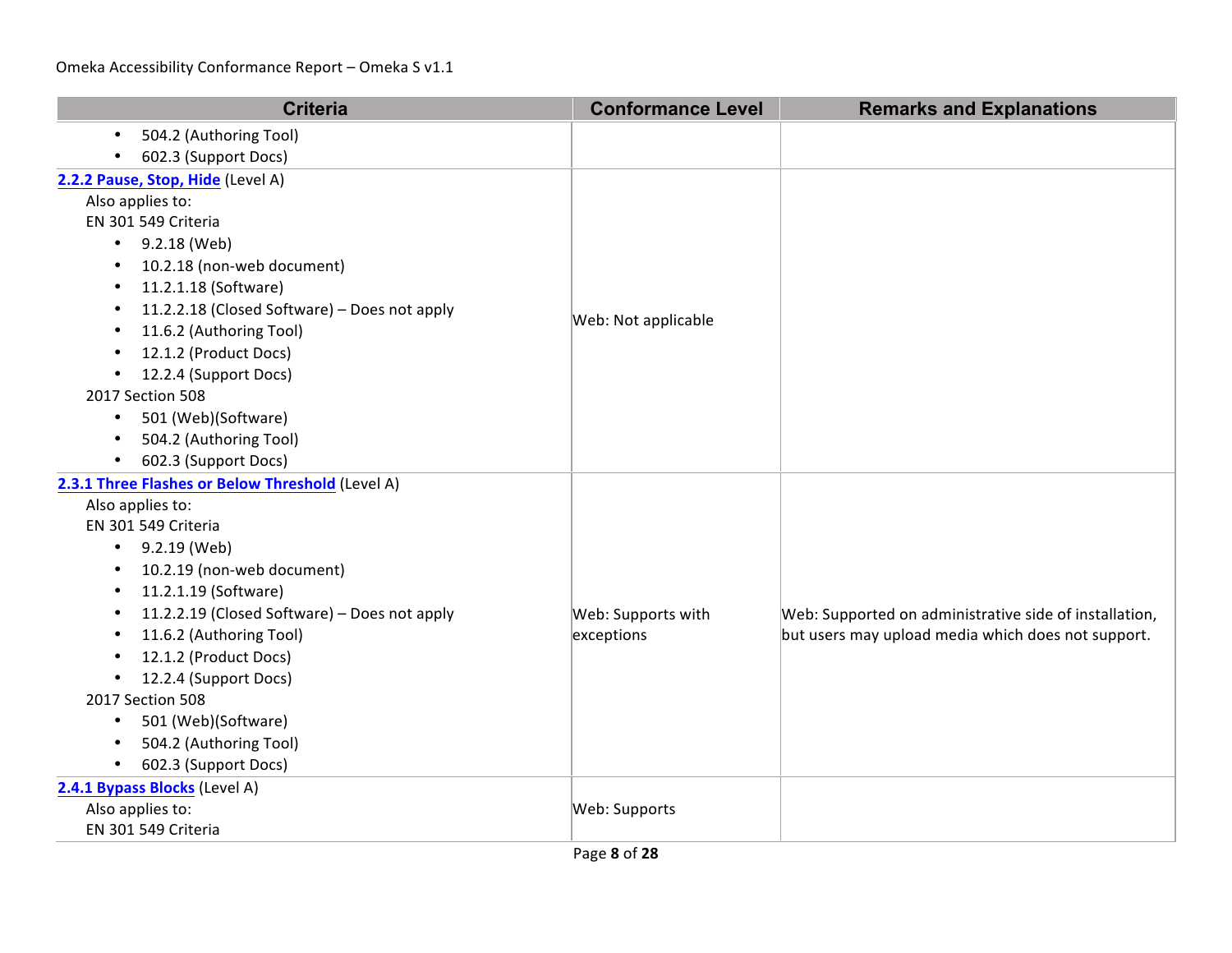| <b>Criteria</b>                                                                                                                                                                                                                                                                                                                                                                                                                                                                    | <b>Conformance Level</b> | <b>Remarks and Explanations</b>                          |
|------------------------------------------------------------------------------------------------------------------------------------------------------------------------------------------------------------------------------------------------------------------------------------------------------------------------------------------------------------------------------------------------------------------------------------------------------------------------------------|--------------------------|----------------------------------------------------------|
| 9.2.20 (Web)<br>$\bullet$<br>10.2.20 (non-web document) - Does not apply<br>11.2.1.20 (Software) - Does not apply<br>$\bullet$<br>11.2.2.20 (Closed Software) - Does not apply<br>11.6.2 (Authoring Tool)<br>12.1.2 (Product Docs)<br>12.2.4 (Support Docs)<br>$\bullet$<br>2017 Section 508<br>501 (Web)(Software) - Does not apply to non-web software<br>$\bullet$<br>504.2 (Authoring Tool)<br>$\bullet$<br>602.3 (Support Docs) - Does not apply to non-web docs<br>$\bullet$ |                          |                                                          |
| 2.4.2 Page Titled (Level A)<br>Also applies to:<br>EN 301 549 Criteria<br>• $9.2.21$ (Web)<br>10.2.21 (non-web document)<br>$\bullet$<br>11.2.1.21 (Software) - Does not apply<br>11.2.2.21 (Closed Software) - Does not apply<br>$\bullet$<br>11.6.2 (Authoring Tool)<br>12.1.2 (Product Docs)<br>12.2.4 (Support Docs)<br>2017 Section 508<br>501 (Web)(Software)<br>$\bullet$<br>504.2 (Authoring Tool)<br>$\bullet$<br>602.3 (Support Docs)                                    | Web: Supports            |                                                          |
| 2.4.3 Focus Order (Level A)<br>Also applies to:<br>EN 301 549 Criteria<br>• $9.2.22$ (Web)<br>10.2.22 (non-web document)<br>11.2.1.22 (Software)<br>11.2.2.22 (Closed Software) - Does not apply<br>$\bullet$                                                                                                                                                                                                                                                                      | Web: Supports            | Web:<br>Electronic Docs:<br>Software:<br>Authoring Tool: |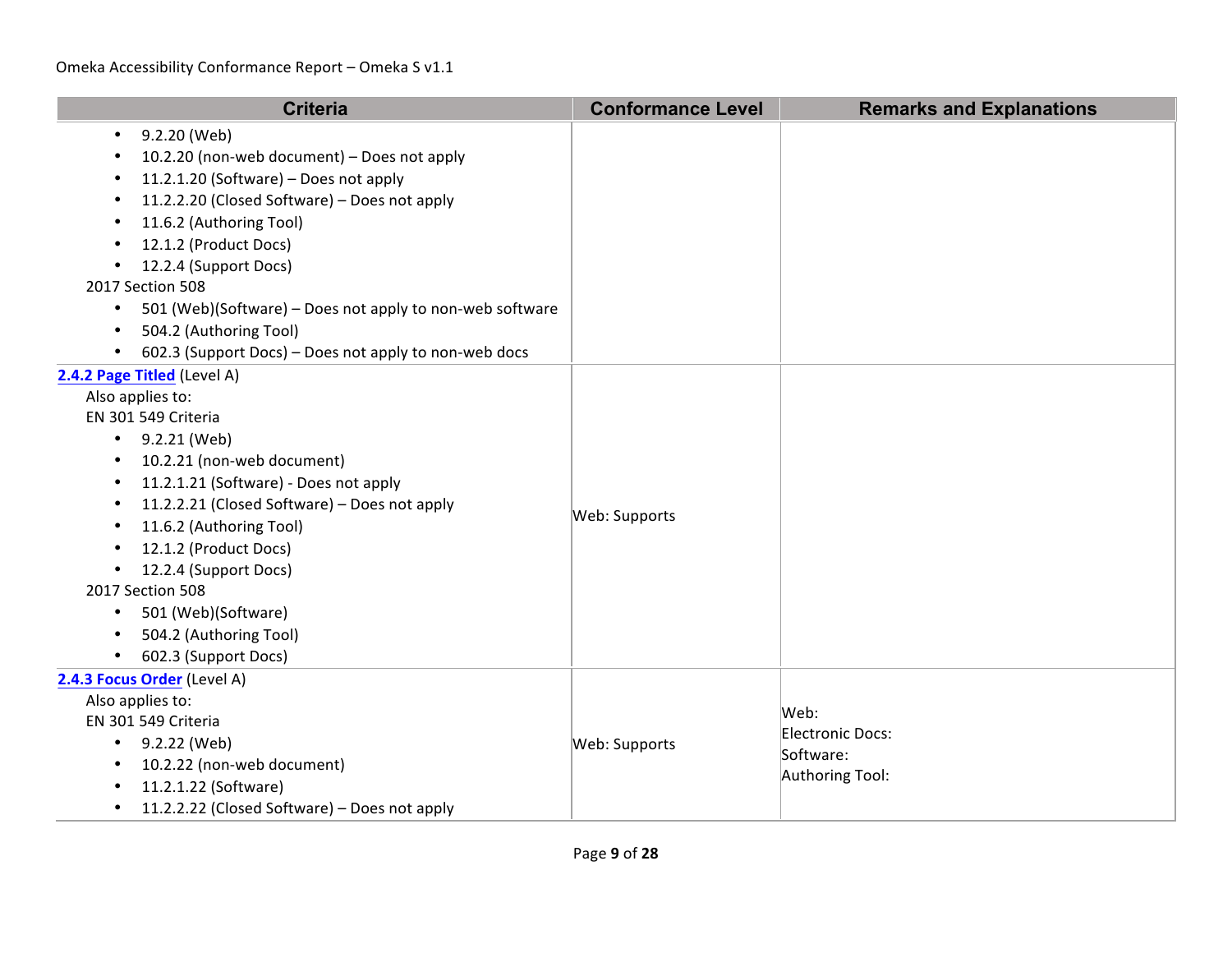| <b>Criteria</b>                                                                                                                                                                                                                                                                                                                                                                                                                       | <b>Conformance Level</b>         | <b>Remarks and Explanations</b>                                     |
|---------------------------------------------------------------------------------------------------------------------------------------------------------------------------------------------------------------------------------------------------------------------------------------------------------------------------------------------------------------------------------------------------------------------------------------|----------------------------------|---------------------------------------------------------------------|
| 11.6.2 (Authoring Tool)<br>$\bullet$<br>12.1.2 (Product Docs)<br>12.2.4 (Support Docs)<br>2017 Section 508<br>501 (Web)(Software)<br>$\bullet$<br>504.2 (Authoring Tool)<br>$\bullet$<br>602.3 (Support Docs)<br>$\bullet$                                                                                                                                                                                                            |                                  |                                                                     |
| 2.4.4 Link Purpose (In Context) (Level A)<br>Also applies to:<br>EN 301 549 Criteria<br>$\bullet$ 9.2.23 (Web)<br>10.2.23 (non-web document)<br>$\bullet$<br>11.2.1.23 (Software)<br>$\bullet$<br>11.2.2.23 (Closed Software) - Does not apply<br>11.6.2 (Authoring Tool)<br>12.1.2 (Product Docs)<br>12.2.4 (Support Docs)<br>2017 Section 508<br>501 (Web)(Software)<br>$\bullet$<br>504.2 (Authoring Tool)<br>602.3 (Support Docs) | Web: Supports with<br>exceptions | Web: User-generated content may not support                         |
| 3.1.1 Language of Page (Level A)<br>Also applies to:<br>EN 301 549 Criteria<br>9.2.27 (Web)<br>$\bullet$<br>10.2.27 (non-web document)<br>$\bullet$<br>11.2.1.27 (Software)<br>$\bullet$<br>11.2.2.27 (Closed Software)<br>11.6.2 (Authoring Tool)<br>12.1.2 (Product Docs)<br>12.2.4 (Support Docs)<br>$\bullet$<br>2017 Section 508<br>501 (Web)(Software)<br>$\bullet$                                                             | Web: Supports                    | Web:<br>Electronic Docs:<br>Software:<br>Closed:<br>Authoring Tool: |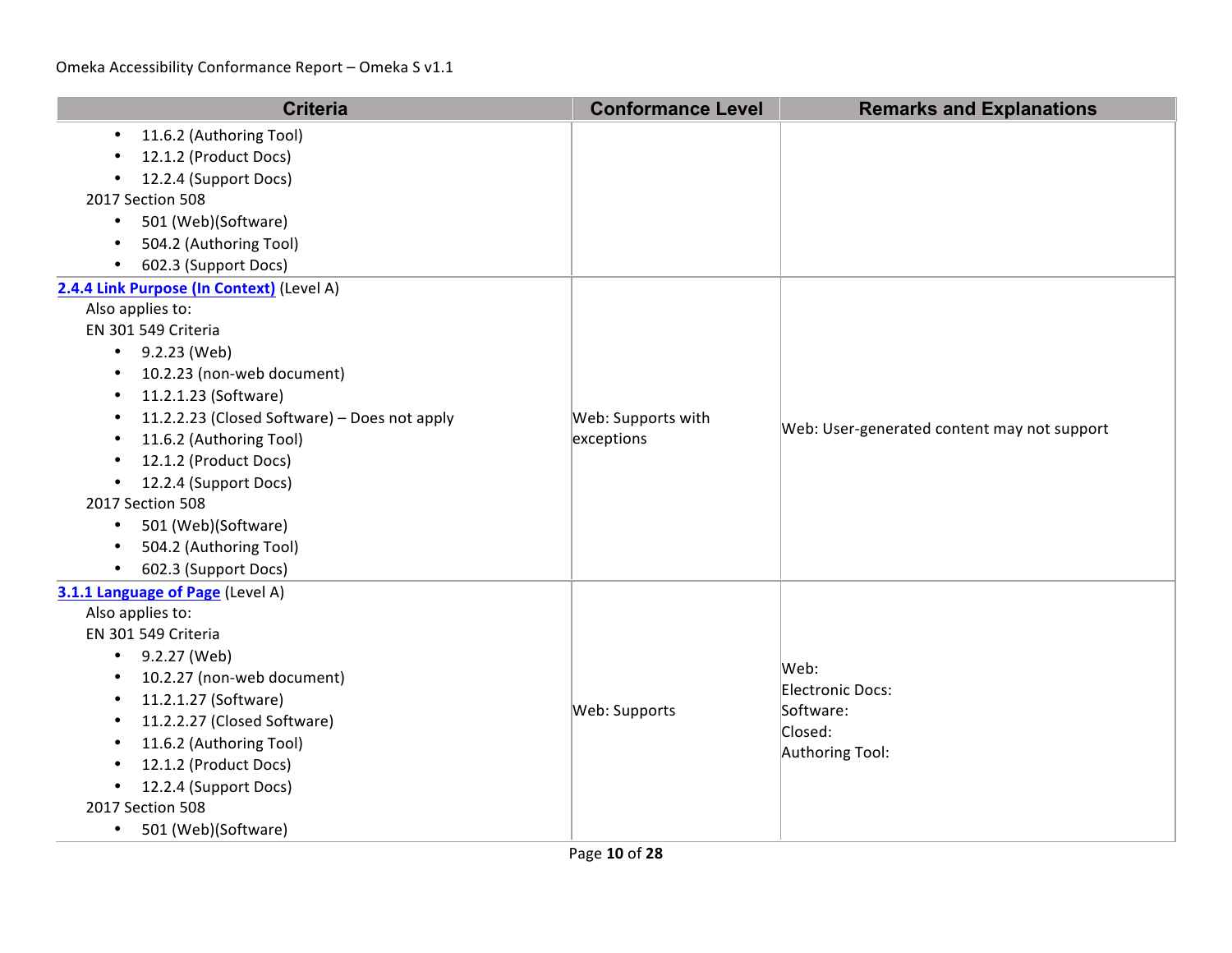| <b>Criteria</b>                                           | <b>Conformance Level</b> | <b>Remarks and Explanations</b> |
|-----------------------------------------------------------|--------------------------|---------------------------------|
| 504.2 (Authoring Tool)<br>$\bullet$                       |                          |                                 |
| 602.3 (Support Docs)                                      |                          |                                 |
| 3.2.1 On Focus (Level A)                                  |                          |                                 |
| Also applies to:                                          |                          |                                 |
| EN 301 549 Criteria                                       |                          |                                 |
| $-9.2.29$ (Web)                                           |                          |                                 |
| 10.2.29 (non-web document)<br>$\bullet$                   |                          |                                 |
| 11.2.1.29 (Software)<br>$\bullet$                         |                          |                                 |
| 11.2.2.29 (Closed Software) - Does not apply<br>$\bullet$ | Web: Supports            |                                 |
| 11.6.2 (Authoring Tool)<br>$\bullet$                      |                          |                                 |
| 12.1.2 (Product Docs)<br>$\bullet$                        |                          |                                 |
| 12.2.4 (Support Docs)<br>$\bullet$                        |                          |                                 |
| 2017 Section 508                                          |                          |                                 |
| 501 (Web)(Software)<br>$\bullet$                          |                          |                                 |
| 504.2 (Authoring Tool)<br>$\bullet$                       |                          |                                 |
| 602.3 (Support Docs)<br>$\bullet$                         |                          |                                 |
| 3.2.2 On Input (Level A)                                  |                          |                                 |
| Also applies to:                                          |                          |                                 |
| EN 301 549 Criteria                                       |                          |                                 |
| 9.2.30 (Web)<br>$\bullet$                                 |                          |                                 |
| 10.2.30 (non-web document)<br>٠                           |                          |                                 |
| 11.2.1.30 (Software)<br>$\bullet$                         |                          |                                 |
| 11.2.2.30 (Closed Software) - Does not apply<br>$\bullet$ | Web: Supports            |                                 |
| 11.6.2 (Authoring Tool)<br>$\bullet$                      |                          |                                 |
| 12.1.2 (Product Docs)<br>$\bullet$                        |                          |                                 |
| 12.2.4 (Support Docs)<br>٠                                |                          |                                 |
| 2017 Section 508                                          |                          |                                 |
| 501 (Web)(Software)<br>$\bullet$                          |                          |                                 |
| 504.2 (Authoring Tool)<br>$\bullet$                       |                          |                                 |
| 602.3 (Support Docs)<br>$\bullet$                         |                          |                                 |
| 3.3.1 Error Identification (Level A)                      | Web: Supports            |                                 |
| Also applies to:                                          |                          |                                 |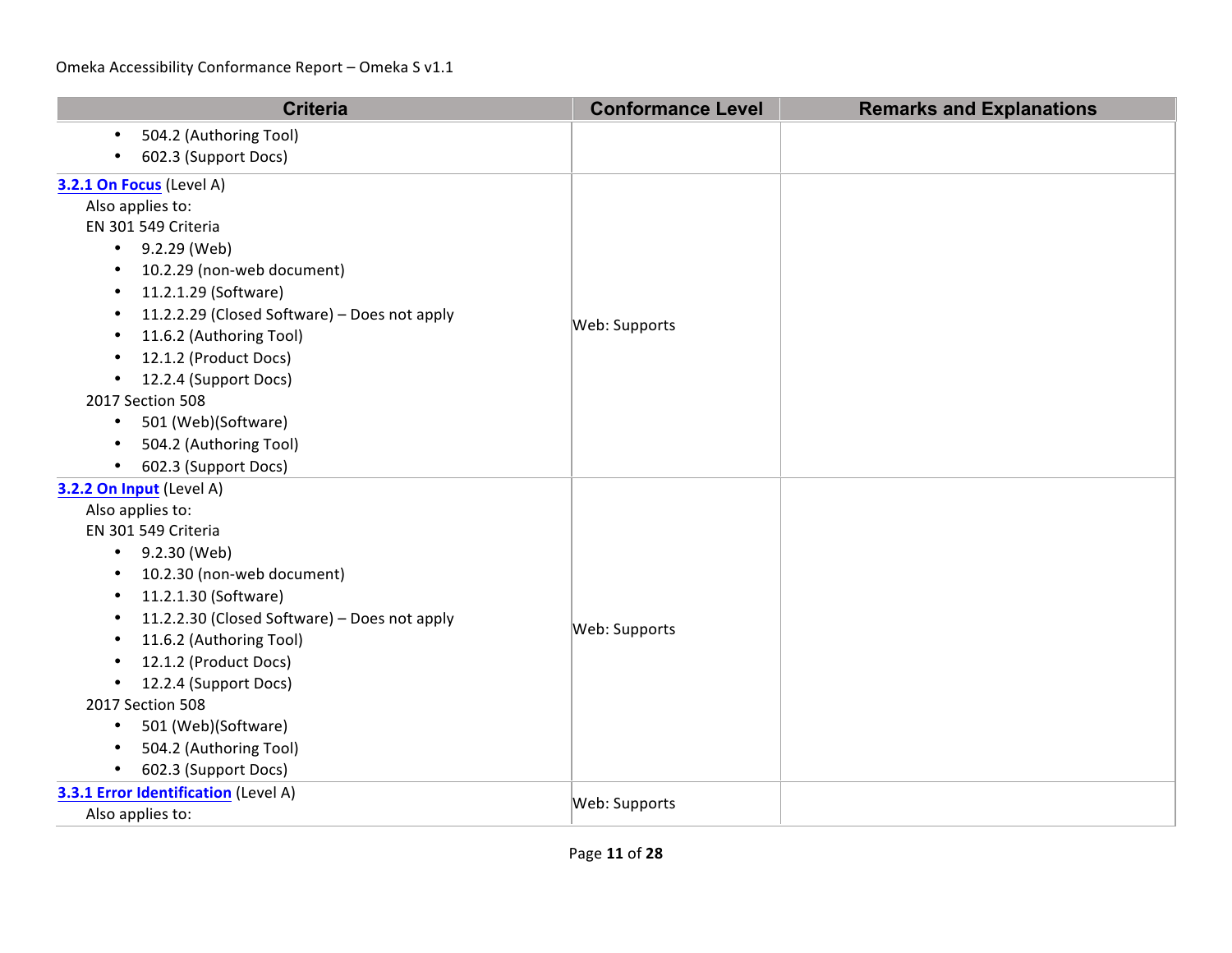| <b>Criteria</b>                                           | <b>Conformance Level</b> | <b>Remarks and Explanations</b> |
|-----------------------------------------------------------|--------------------------|---------------------------------|
| EN 301 549 Criteria                                       |                          |                                 |
| 9.2.33 (Web)<br>$\bullet$                                 |                          |                                 |
| 10.2.33 (non-web document)<br>$\bullet$                   |                          |                                 |
| 11.2.1.33 (Software)<br>$\bullet$                         |                          |                                 |
| 11.2.2.33 (Closed Software)<br>٠                          |                          |                                 |
| 11.6.2 (Authoring Tool)<br>$\bullet$                      |                          |                                 |
| 12.1.2 (Product Docs)<br>$\bullet$                        |                          |                                 |
| 12.2.4 (Support Docs)                                     |                          |                                 |
| 2017 Section 508                                          |                          |                                 |
| 501 (Web)(Software)<br>$\bullet$                          |                          |                                 |
| 504.2 (Authoring Tool)<br>$\bullet$                       |                          |                                 |
| 602.3 (Support Docs)<br>$\bullet$                         |                          |                                 |
| 3.3.2 Labels or Instructions (Level A)                    |                          |                                 |
| Also applies to:                                          |                          |                                 |
| EN 301 549 Criteria                                       |                          |                                 |
| 9.2.34 (Web)<br>$\bullet$                                 |                          |                                 |
| 10.2.34 (non-web document)<br>٠                           |                          |                                 |
| 11.2.1.34 (Software)<br>$\bullet$                         |                          | Web:                            |
| 11.2.2.34 (Closed Software) - Does not apply<br>٠         | Web: Supports            | Electronic Docs:                |
| 11.6.2 (Authoring Tool)<br>$\bullet$                      |                          | Software:                       |
| 12.1.2 (Product Docs)<br>$\bullet$                        |                          | Authoring Tool:                 |
| 12.2.4 (Support Docs)<br>$\bullet$                        |                          |                                 |
| 2017 Section 508                                          |                          |                                 |
| 501 (Web)(Software)<br>$\bullet$                          |                          |                                 |
| 504.2 (Authoring Tool)<br>$\bullet$                       |                          |                                 |
| 602.3 (Support Docs)<br>$\bullet$                         |                          |                                 |
| 4.1.1 Parsing (Level A)                                   |                          |                                 |
| Also applies to:                                          |                          | Web:                            |
| EN 301 549 Criteria                                       |                          | Electronic Docs:                |
| • $9.2.37$ (Web)                                          | Web: Supports            | Software:                       |
| 10.2.37 (non-web document)<br>$\bullet$                   |                          | Closed:                         |
| 11.2.1.37 (Software)<br>$\bullet$                         |                          | Authoring Tool:                 |
| 11.2.2.37 (Closed Software) - Does not apply<br>$\bullet$ |                          |                                 |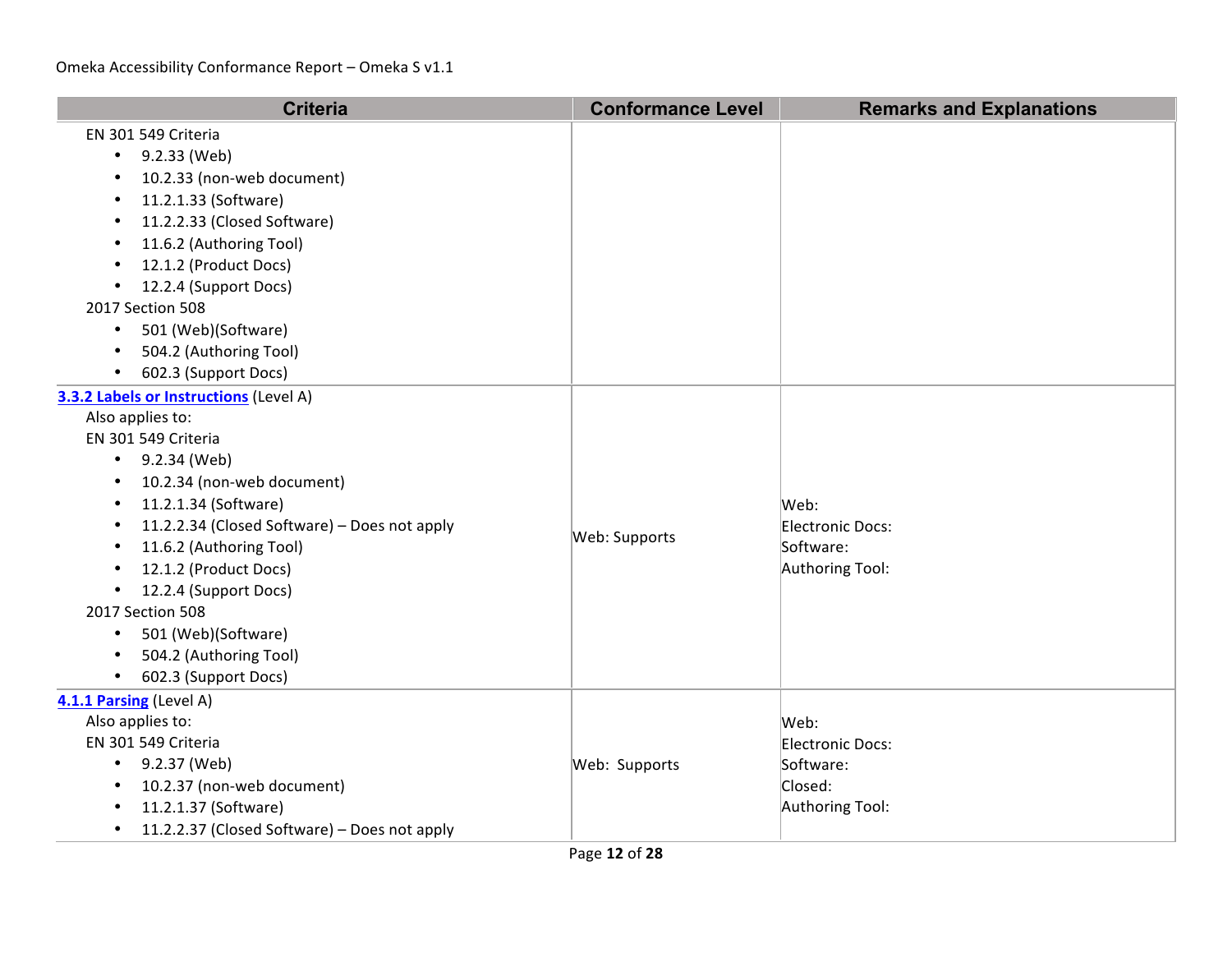| <b>Criteria</b>                                   | <b>Conformance Level</b> | <b>Remarks and Explanations</b> |
|---------------------------------------------------|--------------------------|---------------------------------|
| 11.6.2 (Authoring Tool)                           |                          |                                 |
| 12.1.2 (Product Docs)                             |                          |                                 |
| 12.2.4 (Support Docs)                             |                          |                                 |
| 2017 Section 508                                  |                          |                                 |
| 501 (Web)(Software)<br>$\bullet$                  |                          |                                 |
| 504.2 (Authoring Tool)                            |                          |                                 |
| 602.3 (Support Docs)                              |                          |                                 |
| 4.1.2 Name, Role, Value (Level A)                 |                          |                                 |
| Also applies to:                                  |                          |                                 |
| EN 301 549 Criteria                               |                          |                                 |
| 9.2.38 (Web)<br>$\bullet$                         |                          |                                 |
| 10.2.38 (non-web document)                        |                          |                                 |
| 11.2.1.38 (Software)                              |                          |                                 |
| 11.2.2.38 (Closed Software) - Does not apply<br>٠ | Web: Supports            |                                 |
| 11.6.2 (Authoring Tool)                           |                          |                                 |
| 12.1.2 (Product Docs)                             |                          |                                 |
| 12.2.4 (Support Docs)                             |                          |                                 |
| 2017 Section 508                                  |                          |                                 |
| 501 (Web)(Software)<br>٠                          |                          |                                 |
| 504.2 (Authoring Tool)                            |                          |                                 |
| 602.3 (Support Docs)                              |                          |                                 |

## **Table 2: Success Criteria, Level AA**

| <b>Criteria</b>                  | <b>Conformance Level</b> | <b>Remarks and Explanations</b> |
|----------------------------------|--------------------------|---------------------------------|
| 1.2.4 Captions (Live) (Level AA) |                          |                                 |
| Also applies to:                 |                          |                                 |
| EN 301 549 Criteria              | Not applicable           | Not applicable                  |
| 9.2.5 (Web)                      |                          |                                 |
| 10.2.5 (non-web document)        |                          |                                 |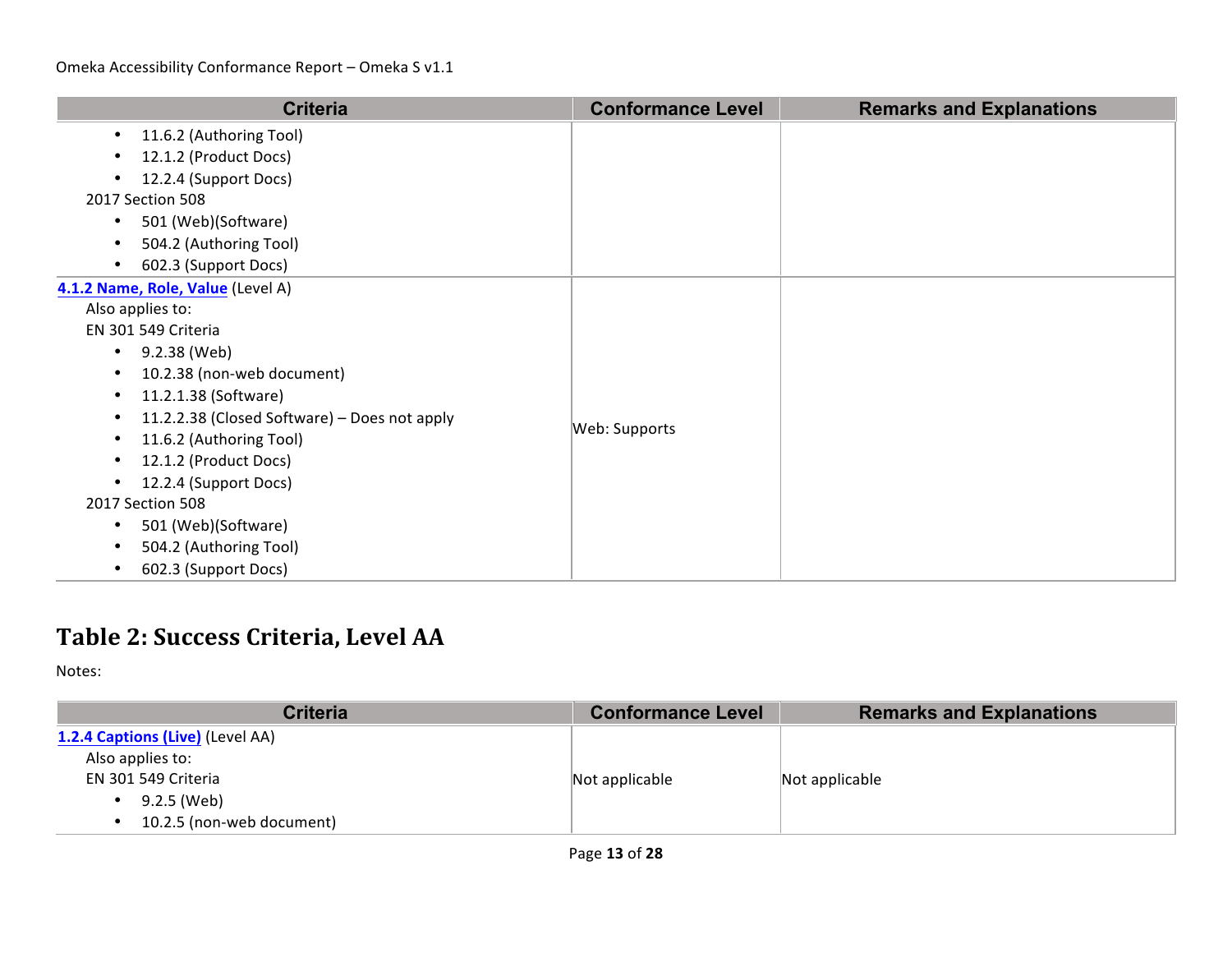| <b>Criteria</b>                                                                                                                                                                                                                                                                                                                                                                                      | <b>Conformance Level</b>         | <b>Remarks and Explanations</b>                                                                                                                                                                            |
|------------------------------------------------------------------------------------------------------------------------------------------------------------------------------------------------------------------------------------------------------------------------------------------------------------------------------------------------------------------------------------------------------|----------------------------------|------------------------------------------------------------------------------------------------------------------------------------------------------------------------------------------------------------|
| 11.2.1.5 (Software)<br>11.2.2.5 (Closed Software) - Does not apply<br>11.6.2 (Authoring Tool)<br>12.1.2 (Product Docs)<br>12.2.4 (Support Docs)<br>2017 Section 508<br>501 (Web)(Software)<br>$\bullet$<br>504.2 (Authoring Tool)<br>$\bullet$<br>602.3 (Support Docs)                                                                                                                               |                                  |                                                                                                                                                                                                            |
| 1.2.5 Audio Description (Prerecorded) (Level AA)<br>Also applies to:<br>EN 301 549 Criteria<br>9.2.6 (Web)<br>10.2.6 (non-web document)<br>11.2.1.6 (Software)<br>11.2.2.6 (Closed Software) - Does not apply<br>$\bullet$<br>11.6.2 (Authoring Tool)<br>12.1.2 (Product Docs)<br>12.2.4 (Support Docs)<br>2017 Section 508<br>501 (Web)(Software)<br>504.2 (Authoring Tool)<br>602.3 (Support Docs) | Web: Supports with<br>exceptions | Web: Instructional screencasts produced by Omeka do<br>not contain audio description; they are supplementary<br>to written documentation. User uploaded video may or<br>may not contain audio description. |
| 1.4.3 Contrast (Minimum) (Level AA)<br>Also applies to:<br>EN 301 549 Criteria<br>9.2.12 (Web)<br>10.2.12 (non-web document)<br>11.2.1.12 (Software)<br>11.2.2.12 (Closed Software) - Does not apply<br>11.6.2 (Authoring Tool)<br>12.1.2 (Product Docs)                                                                                                                                             | Web: Supports                    |                                                                                                                                                                                                            |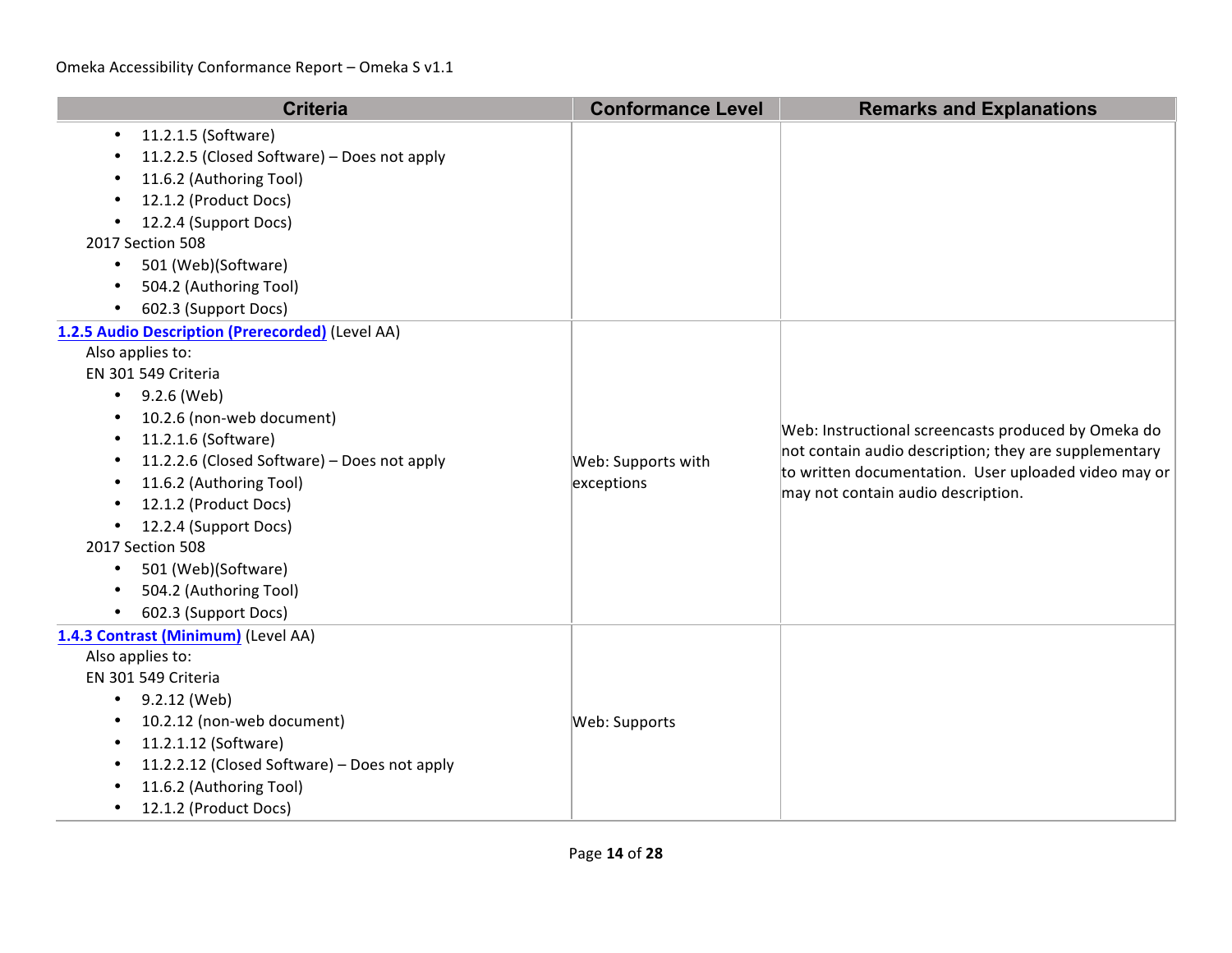| <b>Criteria</b>                                           | <b>Conformance Level</b> | <b>Remarks and Explanations</b>                   |
|-----------------------------------------------------------|--------------------------|---------------------------------------------------|
| • 12.2.4 (Support Docs)                                   |                          |                                                   |
| 2017 Section 508                                          |                          |                                                   |
| 501 (Web)(Software)<br>$\bullet$                          |                          |                                                   |
| 504.2 (Authoring Tool)                                    |                          |                                                   |
| 602.3 (Support Docs)                                      |                          |                                                   |
| 1.4.4 Resize text (Level AA)                              |                          |                                                   |
| Also applies to:                                          |                          |                                                   |
| EN 301 549 Criteria                                       |                          |                                                   |
| • $9.2.13$ (Web)                                          |                          |                                                   |
| 10.2.13 (non-web document)                                |                          |                                                   |
| 11.2.1.13 (Software)                                      |                          |                                                   |
| 11.2.2.13 (Closed Software)<br>$\bullet$                  | Web: Supports            |                                                   |
| 11.6.2 (Authoring Tool)<br>$\bullet$                      |                          |                                                   |
| 12.1.2 (Product Docs)                                     |                          |                                                   |
| 12.2.4 (Support Docs)<br>$\bullet$                        |                          |                                                   |
| 2017 Section 508                                          |                          |                                                   |
| 501 (Web)(Software)<br>$\bullet$                          |                          |                                                   |
| 504.2 (Authoring Tool)<br>$\bullet$                       |                          |                                                   |
| 602.3 (Support Docs)<br>$\bullet$                         |                          |                                                   |
| 1.4.5 Images of Text (Level AA)                           |                          |                                                   |
| Also applies to:                                          |                          |                                                   |
| EN 301 549 Criteria                                       |                          |                                                   |
| 9.2.14 (Web)<br>$\bullet$                                 |                          |                                                   |
| 10.2.14 (non-web document)<br>$\bullet$                   |                          |                                                   |
| 11.2.1.14 (Software)<br>$\bullet$                         |                          |                                                   |
| 11.2.2.14 (Closed Software) - Does not apply<br>$\bullet$ | Web: Supports            | Web: Omeka S does not package any images of text. |
| 11.6.2 (Authoring Tool)                                   |                          |                                                   |
| 12.1.2 (Product Docs)                                     |                          |                                                   |
| 12.2.4 (Support Docs)<br>$\bullet$                        |                          |                                                   |
| 2017 Section 508                                          |                          |                                                   |
| 501 (Web)(Software)<br>$\bullet$                          |                          |                                                   |
| 504.2 (Authoring Tool)                                    |                          |                                                   |
| 602.3 (Support Docs)                                      |                          |                                                   |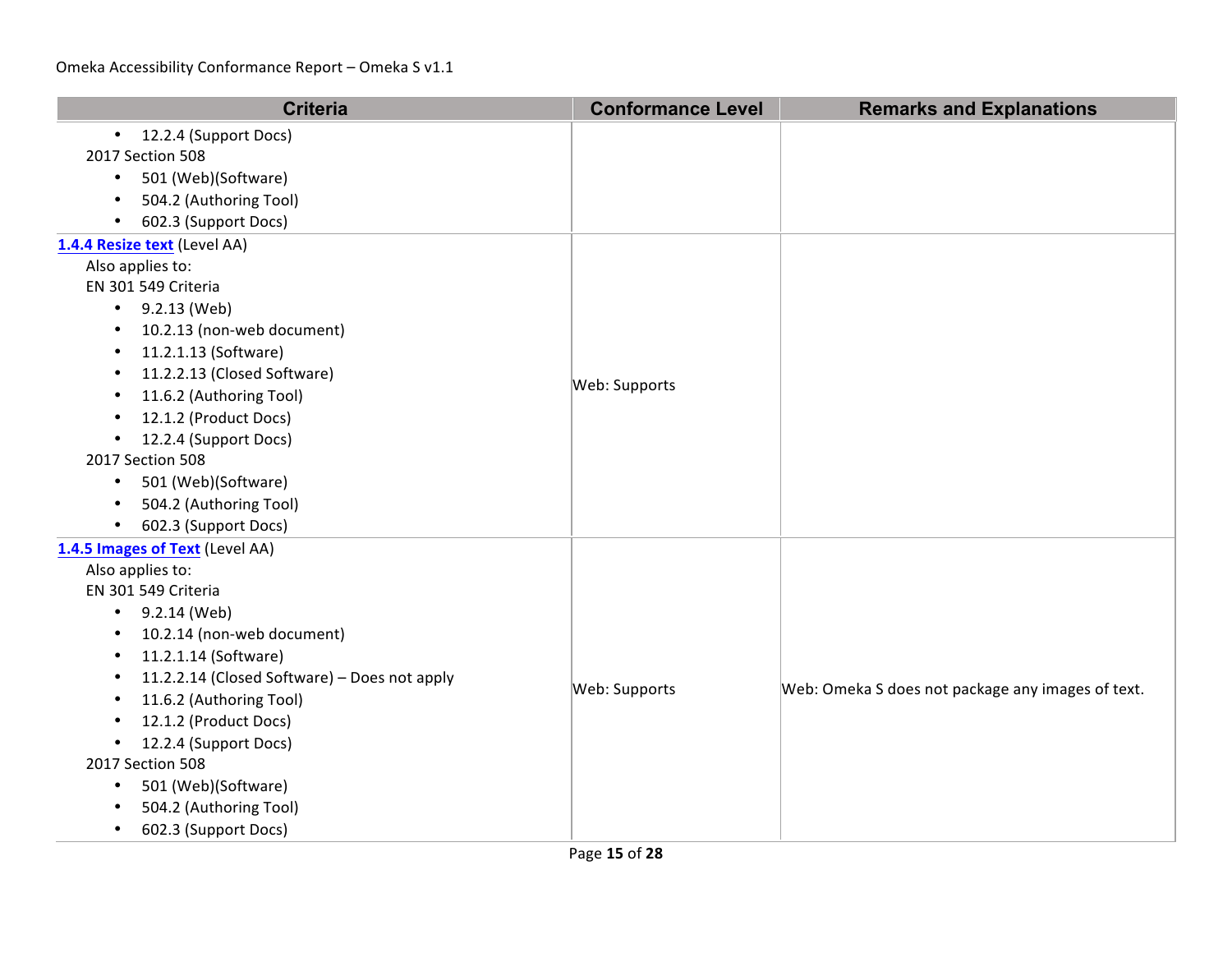| <b>Criteria</b>                                                       | <b>Conformance Level</b> | <b>Remarks and Explanations</b>         |
|-----------------------------------------------------------------------|--------------------------|-----------------------------------------|
| 2.4.5 Multiple Ways (Level AA)                                        |                          |                                         |
| Also applies to:                                                      |                          | Web: Search functionality for resources |
| EN 301 549 Criteria                                                   |                          |                                         |
| 9.2.24 (Web)<br>$\bullet$                                             |                          |                                         |
| 10.2.24 (non-web document) - Does not apply<br>٠                      |                          |                                         |
| 11.2.1.24 (Software) - Does not apply<br>$\bullet$                    |                          |                                         |
| 11.2.2.24 (Closed Software) - Does not apply<br>$\bullet$             | Web: Supports            |                                         |
| 11.6.2 (Authoring Tool)<br>$\bullet$                                  |                          |                                         |
| 12.1.2 (Product Docs)<br>$\bullet$                                    |                          |                                         |
| 12.2.4 (Support Docs)<br>$\bullet$                                    |                          |                                         |
| 2017 Section 508                                                      |                          |                                         |
| 501 (Web)(Software) - Does not apply to non-web software<br>$\bullet$ |                          |                                         |
| 504.2 (Authoring Tool)<br>$\bullet$                                   |                          |                                         |
| 602.3 (Support Docs) - Does not apply to non-web docs<br>$\bullet$    |                          |                                         |
| 2.4.6 Headings and Labels (Level AA)                                  |                          |                                         |
| Also applies to:                                                      |                          |                                         |
| EN 301 549 Criteria                                                   |                          |                                         |
| • $9.2.25$ (Web)                                                      |                          |                                         |
| 10.2.25 (non-web document)<br>$\bullet$                               |                          |                                         |
| 11.2.1.25 (Software)<br>٠                                             |                          |                                         |
| 11.2.2.25 (Closed Software) - Does not apply<br>٠                     | Web: Supports            |                                         |
| 11.6.2 (Authoring Tool)<br>$\bullet$                                  |                          |                                         |
| 12.1.2 (Product Docs)<br>$\bullet$                                    |                          |                                         |
| • 12.2.4 (Support Docs)                                               |                          |                                         |
| 2017 Section 508                                                      |                          |                                         |
| 501 (Web)(Software)<br>$\bullet$                                      |                          |                                         |
| 504.2 (Authoring Tool)<br>$\bullet$                                   |                          |                                         |
| 602.3 (Support Docs)<br>$\bullet$                                     |                          |                                         |
| 2.4.7 Focus Visible (Level AA)                                        |                          |                                         |
| Also applies to:                                                      |                          |                                         |
| EN 301 549 Criteria                                                   | Web: Supports            |                                         |
| 9.2.26 (Web)<br>$\bullet$                                             |                          |                                         |
| 10.2.26 (non-web document)<br>$\bullet$                               |                          |                                         |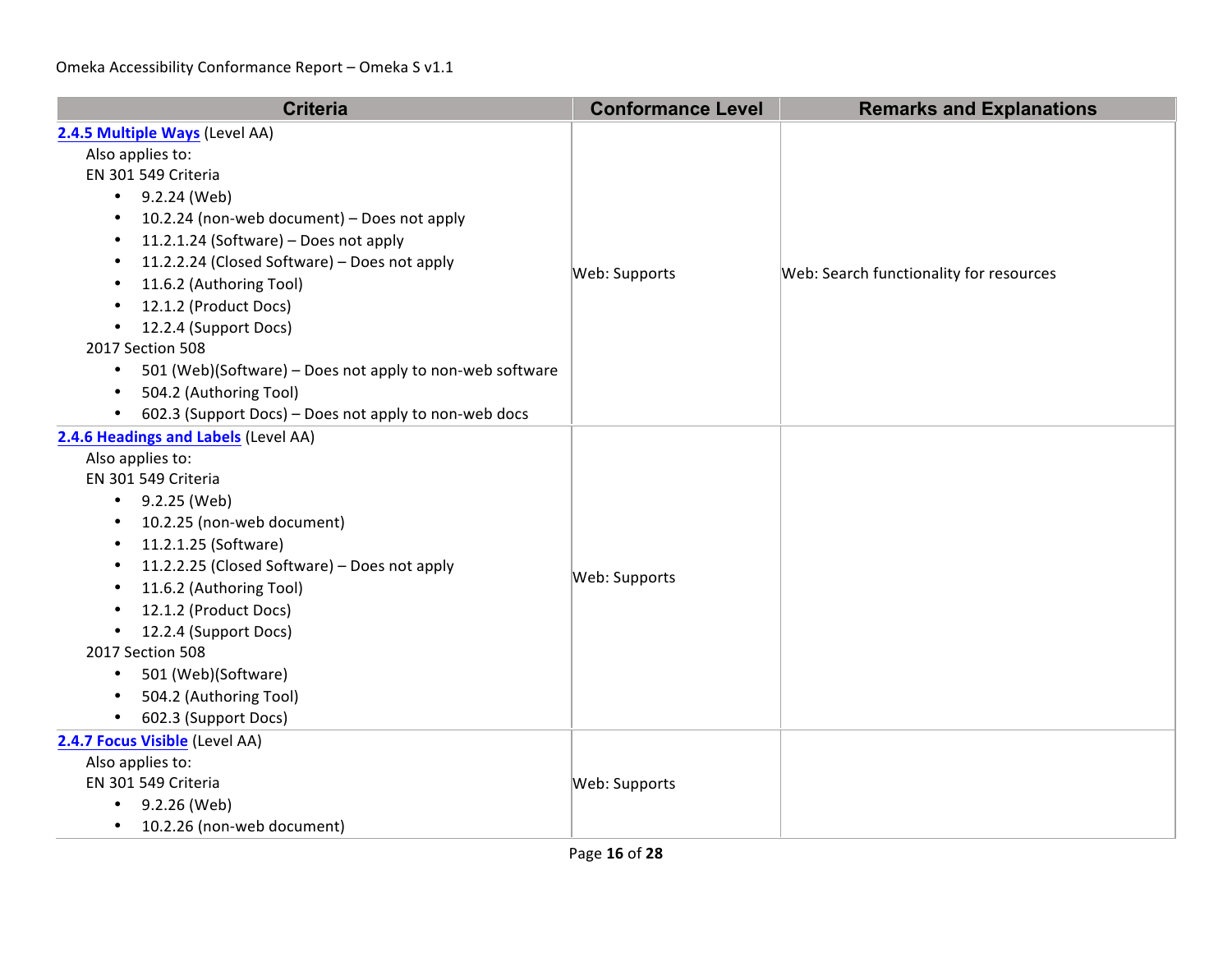| <b>Criteria</b>                                                                                                                                                                                                                                                                                                                                                                                             | <b>Conformance Level</b> | <b>Remarks and Explanations</b>                                                                                         |
|-------------------------------------------------------------------------------------------------------------------------------------------------------------------------------------------------------------------------------------------------------------------------------------------------------------------------------------------------------------------------------------------------------------|--------------------------|-------------------------------------------------------------------------------------------------------------------------|
| 11.2.1.26 (Software)<br>$\bullet$<br>11.2.2.26 (Closed Software) - Does not apply<br>11.6.2 (Authoring Tool)<br>$\bullet$<br>12.1.2 (Product Docs)<br>12.2.4 (Support Docs)<br>2017 Section 508<br>501 (Web)(Software)<br>$\bullet$<br>504.2 (Authoring Tool)<br>$\bullet$<br>602.3 (Support Docs)                                                                                                          |                          |                                                                                                                         |
| 3.1.2 Language of Parts (Level AA)<br>Also applies to:<br>EN 301 549 Criteria<br>9.2.28 (Web)<br>10.2.28 (non-web document)<br>11.2.1.28 (Software) - Does not apply<br>11.2.2.28 (Closed Software) - Does not apply<br>$\bullet$<br>11.6.2 (Authoring Tool)<br>12.1.2 (Product Docs)<br>12.2.4 (Support Docs)<br>2017 Section 508<br>501 (Web)(Software)<br>504.2 (Authoring Tool)<br>602.3 (Support Docs) | Web: Supports            | Web: Uses html lang attribute                                                                                           |
| 3.2.3 Consistent Navigation (Level AA)<br>Also applies to:<br>EN 301 549 Criteria<br>9.2.31 (Web)<br>$\bullet$<br>10.2.31 (non-web document) - Does not apply<br>$\bullet$<br>11.2.1.31 (Software) - Does not apply<br>$\bullet$<br>11.2.2.31 (Closed Software) - Does not apply<br>11.6.2 (Authoring Tool)<br>12.1.2 (Product Docs)                                                                        | Web: Supports            | Web: Navigation is consistent within admin dashboard<br>and between similar page types (resource pages, for<br>example) |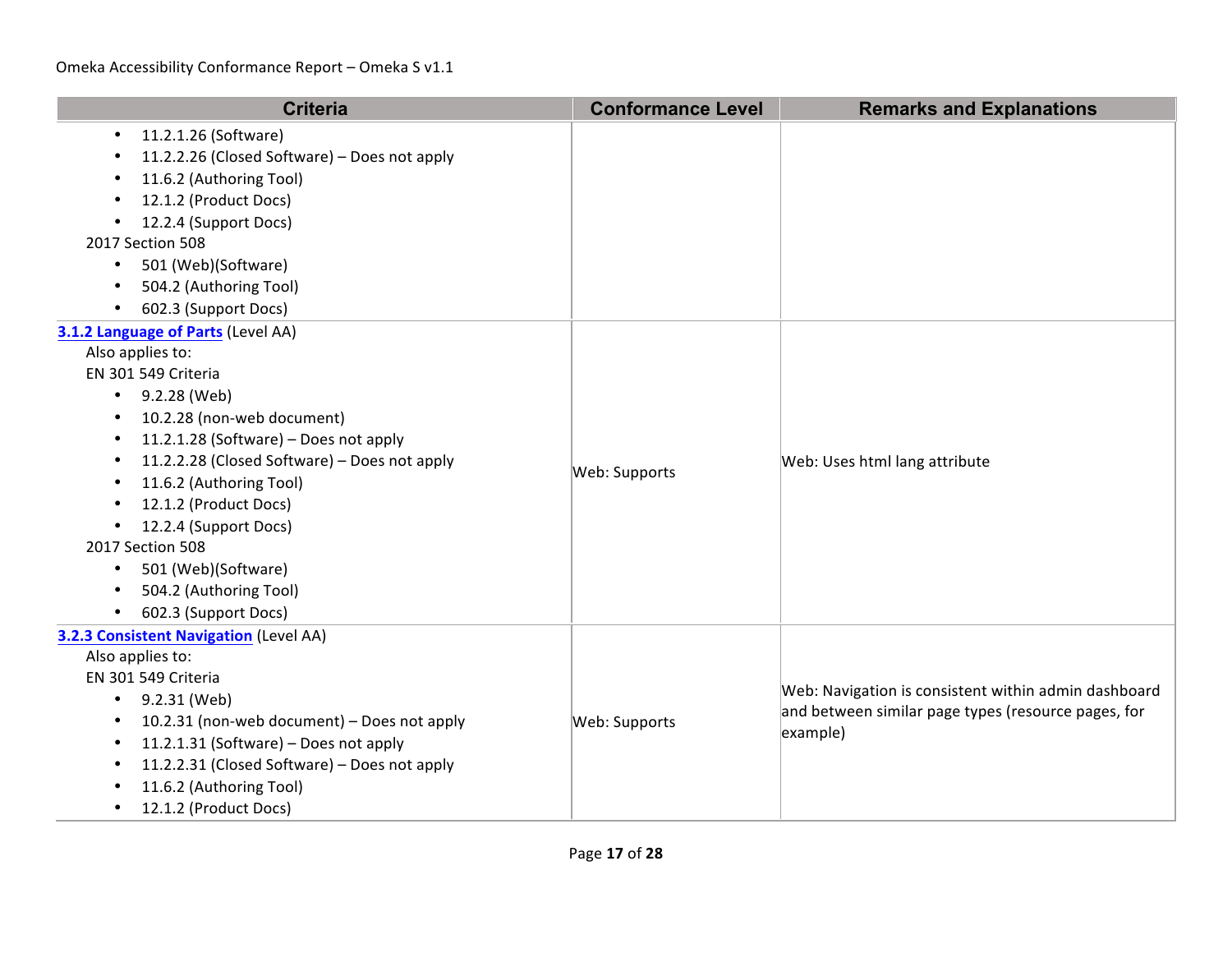| <b>Criteria</b>                                                       | <b>Conformance Level</b> | <b>Remarks and Explanations</b> |
|-----------------------------------------------------------------------|--------------------------|---------------------------------|
| 12.2.4 (Support Docs)                                                 |                          |                                 |
| 2017 Section 508                                                      |                          |                                 |
| 501 (Web)(Software) - Does not apply to non-web software<br>$\bullet$ |                          |                                 |
| 504.2 (Authoring Tool)                                                |                          |                                 |
| 602.3 (Support Docs) - Does not apply to non-web docs                 |                          |                                 |
| 3.2.4 Consistent Identification (Level AA)                            |                          |                                 |
| Also applies to:                                                      |                          |                                 |
| EN 301 549 Criteria                                                   |                          |                                 |
| • $9.2.32$ (Web)                                                      |                          |                                 |
| 10.2.32 (non-web document) - Does not apply                           |                          |                                 |
| 11.2.1.32 (Software) - Does not apply                                 |                          |                                 |
| 11.2.2.32 (Closed Software) - Does not apply                          | Web: Supports            |                                 |
| 11.6.2 (Authoring Tool)                                               |                          |                                 |
| 12.1.2 (Product Docs)                                                 |                          |                                 |
| 12.2.4 (Support Docs)                                                 |                          |                                 |
| 2017 Section 508                                                      |                          |                                 |
| 501 (Web)(Software) - Does not apply to non-web software<br>$\bullet$ |                          |                                 |
| 504.2 (Authoring Tool)                                                |                          |                                 |
| 602.3 (Support Docs) - Does not apply to non-web docs                 |                          |                                 |
| 3.3.3 Error Suggestion (Level AA)                                     |                          |                                 |
| Also applies to:                                                      |                          |                                 |
| EN 301 549 Criteria                                                   |                          |                                 |
| • $9.2.35$ (Web)                                                      |                          |                                 |
| 10.2.35 (non-web document)                                            |                          |                                 |
| 11.2.1.35 (Software)                                                  |                          | Web:                            |
| 11.2.2.35 (Closed Software) - Does not apply                          | Web: Supports            | Electronic Docs:                |
| 11.6.2 (Authoring Tool)                                               |                          | Software:                       |
| 12.1.2 (Product Docs)                                                 |                          | Authoring Tool:                 |
| 12.2.4 (Support Docs)<br>$\bullet$                                    |                          |                                 |
| 2017 Section 508                                                      |                          |                                 |
| 501 (Web)(Software)                                                   |                          |                                 |
| 504.2 (Authoring Tool)                                                |                          |                                 |
| 602.3 (Support Docs)                                                  |                          |                                 |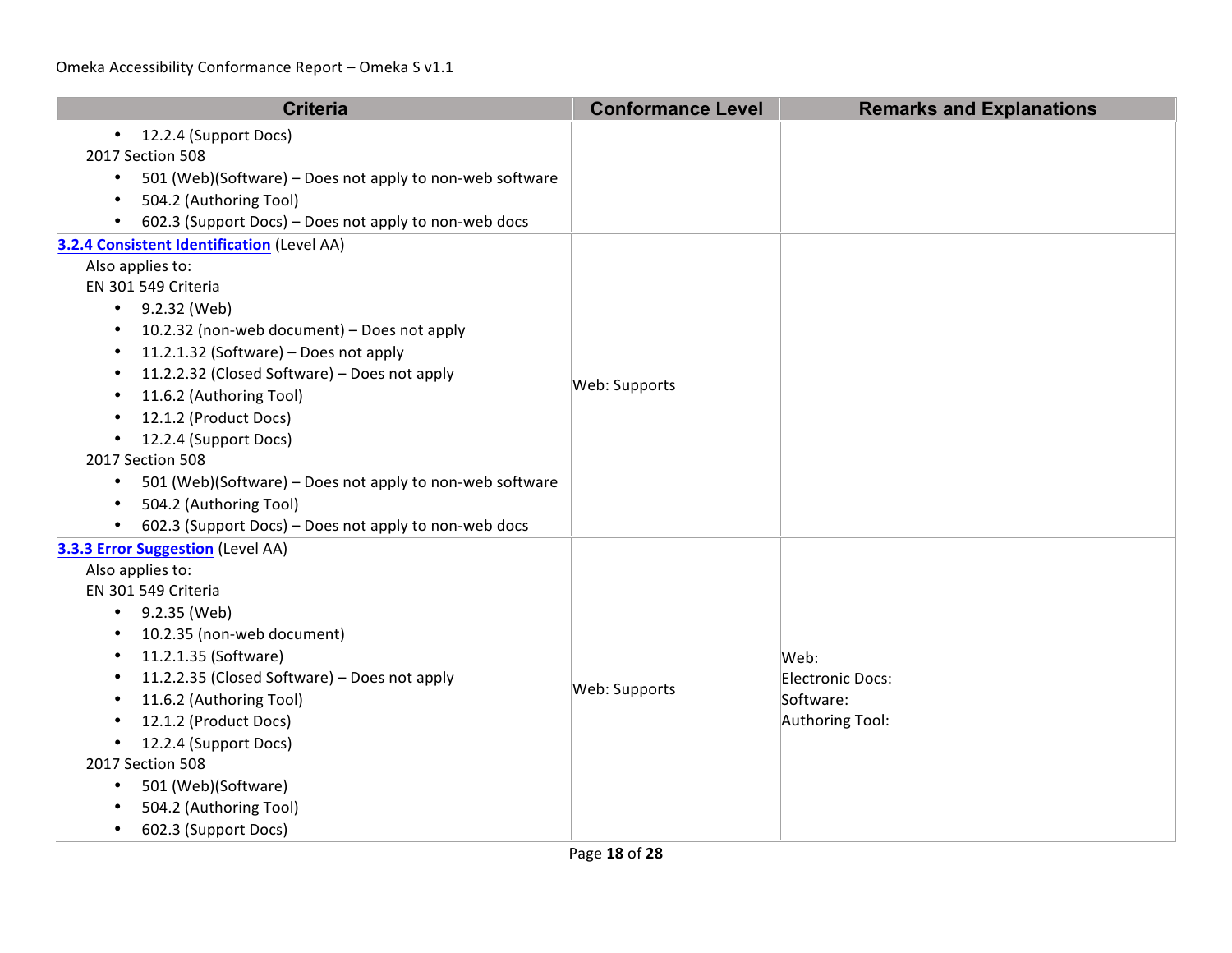| <b>Criteria</b>                                            | <b>Conformance Level</b> | <b>Remarks and Explanations</b> |
|------------------------------------------------------------|--------------------------|---------------------------------|
| 3.3.4 Error Prevention (Legal, Financial, Data) (Level AA) |                          |                                 |
| Also applies to:                                           |                          |                                 |
| EN 301 549 Criteria                                        |                          |                                 |
| 9.2.36 (Web)<br>$\bullet$                                  |                          |                                 |
| 10.2.36 (non-web document)                                 |                          | Web:<br>Electronic Docs:        |
| 11.2.1.36 (Software)<br>$\bullet$                          |                          |                                 |
| 11.2.2.36 (Closed Software) - Does not apply               |                          |                                 |
| 11.6.2 (Authoring Tool)<br>٠                               | Web: Not applicable      | Software:                       |
| 12.1.2 (Product Docs)                                      |                          | Authoring Tool:                 |
| 12.2.4 (Support Docs)                                      |                          |                                 |
| 2017 Section 508                                           |                          |                                 |
| 501 (Web)(Software)<br>٠                                   |                          |                                 |
| 504.2 (Authoring Tool)                                     |                          |                                 |
| 602.3 (Support Docs)                                       |                          |                                 |

## **Table 3: Success Criteria, Level AAA**

| <b>Criteria</b>                                                                                                                                             | <b>Conformance Level</b>         | <b>Remarks and Explanations</b>                                                                                     |
|-------------------------------------------------------------------------------------------------------------------------------------------------------------|----------------------------------|---------------------------------------------------------------------------------------------------------------------|
| 1.2.6 Sign Language (Prerecorded) (Level AAA)<br>Also applies to:<br>EN 301 549 Criteria - Does not apply<br>2017 Section 508 – Does not apply              | Web: Not applicable              | Web: Not applicable                                                                                                 |
| 1.2.7 Extended Audio Description (Prerecorded) (Level AAA)<br>Also applies to:<br>EN 301 549 Criteria – Does not apply<br>2017 Section 508 - Does not apply | Web: Does not support            | Web:                                                                                                                |
| 1.2.8 Media Alternative (Prerecorded) (Level AAA)<br>Also applies to:<br>EN 301 549 Criteria - Does not apply<br>2017 Section 508 - Does not apply          | Web: Supports with<br>exceptions | Web: All Omeka-created video are supplementary to<br>textual documentation. User uploaded video may not<br>support. |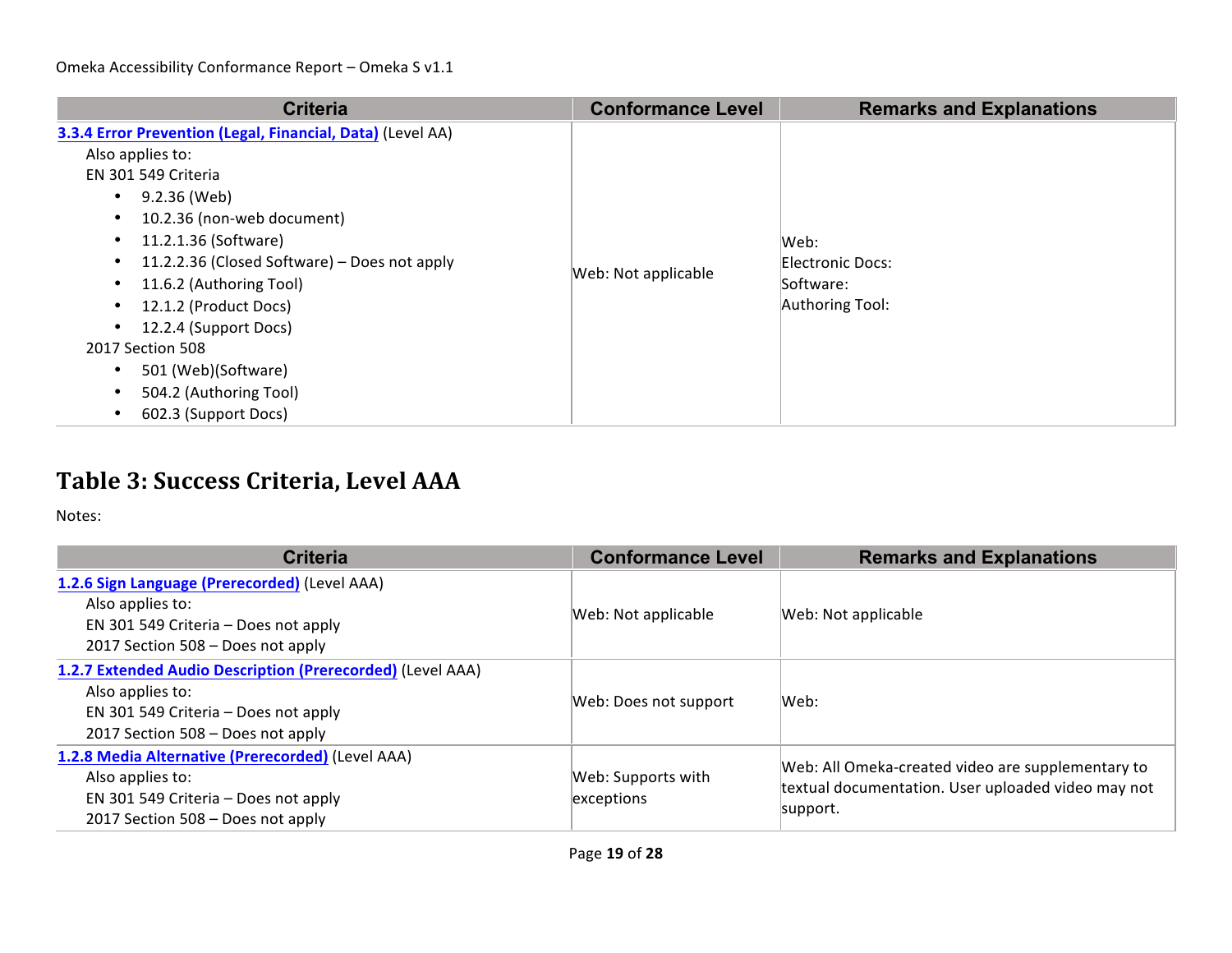| <b>Criteria</b>                                         | <b>Conformance Level</b> | <b>Remarks and Explanations</b>                     |
|---------------------------------------------------------|--------------------------|-----------------------------------------------------|
| 1.2.9 Audio-only (Live) (Level AAA)                     |                          |                                                     |
| Also applies to:                                        | Web: Not applicable      | Web: Not applicable                                 |
| EN 301 549 Criteria- Does not apply                     |                          |                                                     |
| 2017 Section 508 - Does not apply                       |                          |                                                     |
| 1.4.6 Contrast Enhanced (Level AAA)                     |                          |                                                     |
| Also applies to:                                        | Web: Supports with       | Web: Admin dashboard menus have a contrast ratio of |
| EN 301 549 Criteria - Does not apply                    | exceptions               | 6.7 and a font size of 16px                         |
| 2017 Section 508 - Does not apply                       |                          |                                                     |
| 1.4.7 Low or No Background Audio (Level AAA)            |                          |                                                     |
| Also applies to:                                        | Web: Supports            | Web: Omeka-created video may feature brief one to   |
| EN 301 549 Criteria - Does not apply                    |                          | two second noises such as clicking or typing.       |
| 2017 Section 508 - Does not apply                       |                          |                                                     |
| 1.4.8 Visual Presentation (Level AAA)                   |                          |                                                     |
| Also applies to:                                        | Web: Supports with       | Web:                                                |
| EN 301 549 Criteria - Does not apply                    | exceptions               |                                                     |
| 2017 Section 508 - Does not apply                       |                          |                                                     |
| 1.4.9 Images of Text (No Exception) Control (Level AAA) |                          | Web:                                                |
| Also applies to:                                        | Web: Supports            |                                                     |
| EN 301 549 Criteria - Does not apply                    |                          |                                                     |
| 2017 Section 508 - Does not apply                       |                          |                                                     |
| 2.1.3 Keyboard (No Exception) (Level AAA)               |                          |                                                     |
| Also applies to:                                        | Web: Supports            | Web:                                                |
| EN 301 549 Criteria - Does not apply                    |                          |                                                     |
| 2017 Section 508 - Does not apply                       |                          |                                                     |
| 2.2.3 No Timing (Level AAA)                             |                          | Web:                                                |
| Also applies to:                                        | Web: Supports            |                                                     |
| EN 301 549 Criteria - Does not apply                    |                          |                                                     |
| 2017 Section 508 - Does not apply                       |                          |                                                     |
| 2.2.4 Interruptions (Level AAA)                         |                          |                                                     |
| Also applies to:                                        | Web: Not applicable      | Web:                                                |
| EN 301 549 Criteria - Does not apply                    |                          |                                                     |
| 2017 Section 508 - Does not apply                       |                          |                                                     |
| 2.2.5 Re-authenticating (Level AAA)                     | Web: Not applicable      | Web:                                                |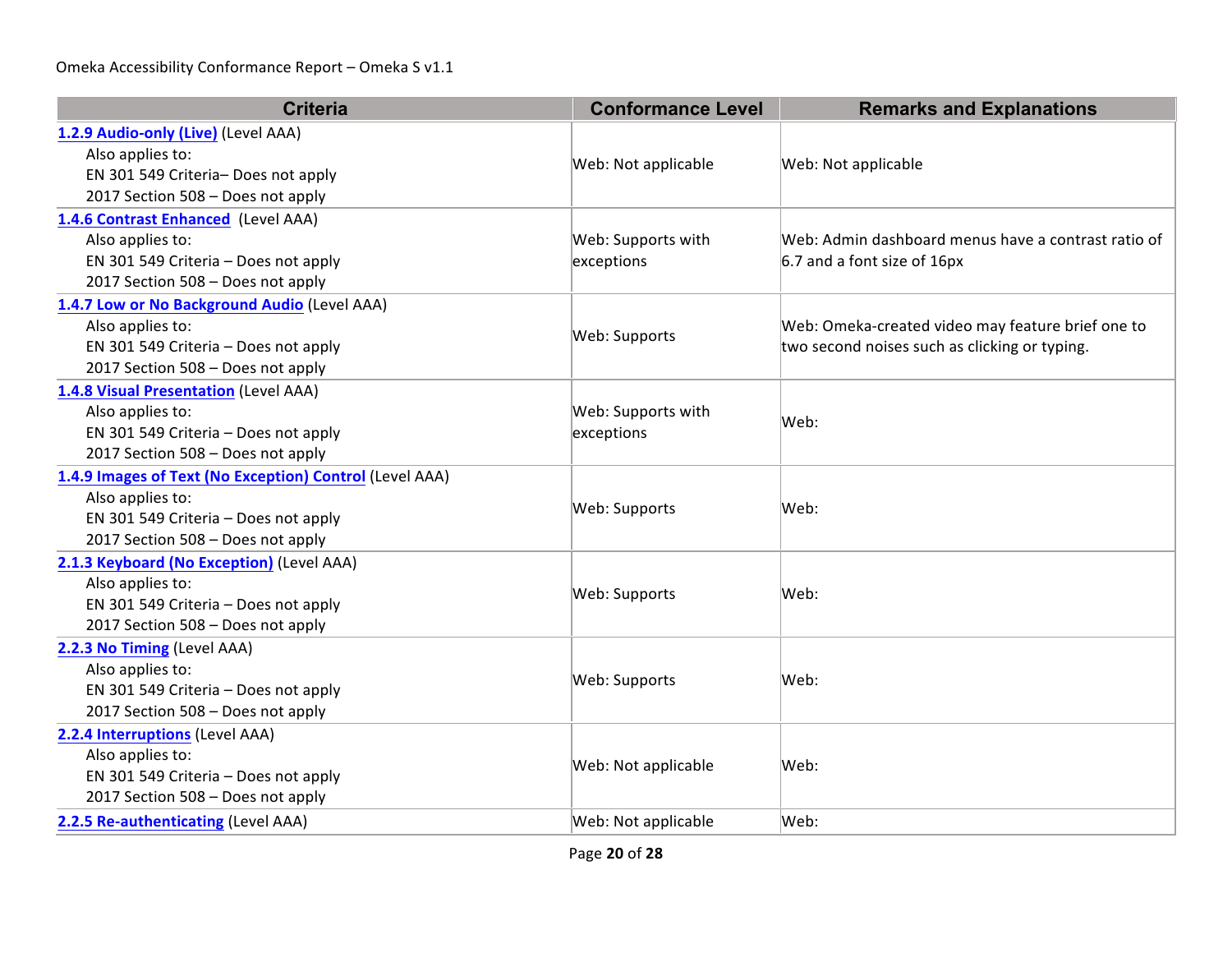| <b>Criteria</b>                            | <b>Conformance Level</b> | <b>Remarks and Explanations</b>                    |
|--------------------------------------------|--------------------------|----------------------------------------------------|
| Also applies to:                           |                          |                                                    |
| EN 301 549 Criteria - Does not apply       |                          |                                                    |
| 2017 Section 508 - Does not apply          |                          |                                                    |
| 2.3.2 Three Flashes (Level AAA)            |                          |                                                    |
| Also applies to:                           | Web: Supports with       | Web: User uploaded                                 |
| EN 301 549 Criteria - Does not apply       | exceptions               |                                                    |
| 2017 Section 508 - Does not apply          |                          |                                                    |
| 2.4.8 Location (Level AAA)                 |                          |                                                    |
| Also applies to:                           | Web: Supports            | Web:                                               |
| EN 301 549 Criteria - Does not apply       |                          |                                                    |
| 2017 Section 508 - Does not apply          |                          |                                                    |
| 2.4.9 Link Purpose (Link Only) (Level AAA) |                          |                                                    |
| Also applies to:                           | Web: Supports with       | Web:                                               |
| EN 301 549 Criteria - Does not apply       | exceptions               |                                                    |
| 2017 Section 508 - Does not apply          |                          |                                                    |
| 2.4.10 Section Headings (Level AAA)        |                          |                                                    |
| Also applies to:                           | Web: Supports            | Web: In user documentation                         |
| EN 301 549 Criteria - Does not apply       |                          |                                                    |
| 2017 Section 508 - Does not apply          |                          |                                                    |
| 3.1.3 Unusual Words (Level AAA)            |                          |                                                    |
| Also applies to:                           | Web: Supports with       | Web: Definitions provided in Omeka S documentation |
| EN 301 549 Criteria - Does not apply       | exceptions               |                                                    |
| 2017 Section 508 - Does not apply          |                          |                                                    |
| <b>3.1.4 Abbreviations (Level AAA)</b>     |                          |                                                    |
| Also applies to:                           | Web: Not applicable      | Web:                                               |
| EN 301 549 Criteria - Does not apply       |                          |                                                    |
| 2017 Section 508 - Does not apply          |                          |                                                    |
| 3.1.5 Reading Level (Level AAA)            |                          |                                                    |
| Also applies to:                           | Web: Not applicable      | Web:                                               |
| EN 301 549 Criteria - Does not apply       |                          |                                                    |
| 2017 Section 508 - Does not apply          |                          |                                                    |
| <b>3.1.6 Pronunciation (Level AAA)</b>     | Web: Not applicable      | Web:                                               |
| Also applies to:                           |                          |                                                    |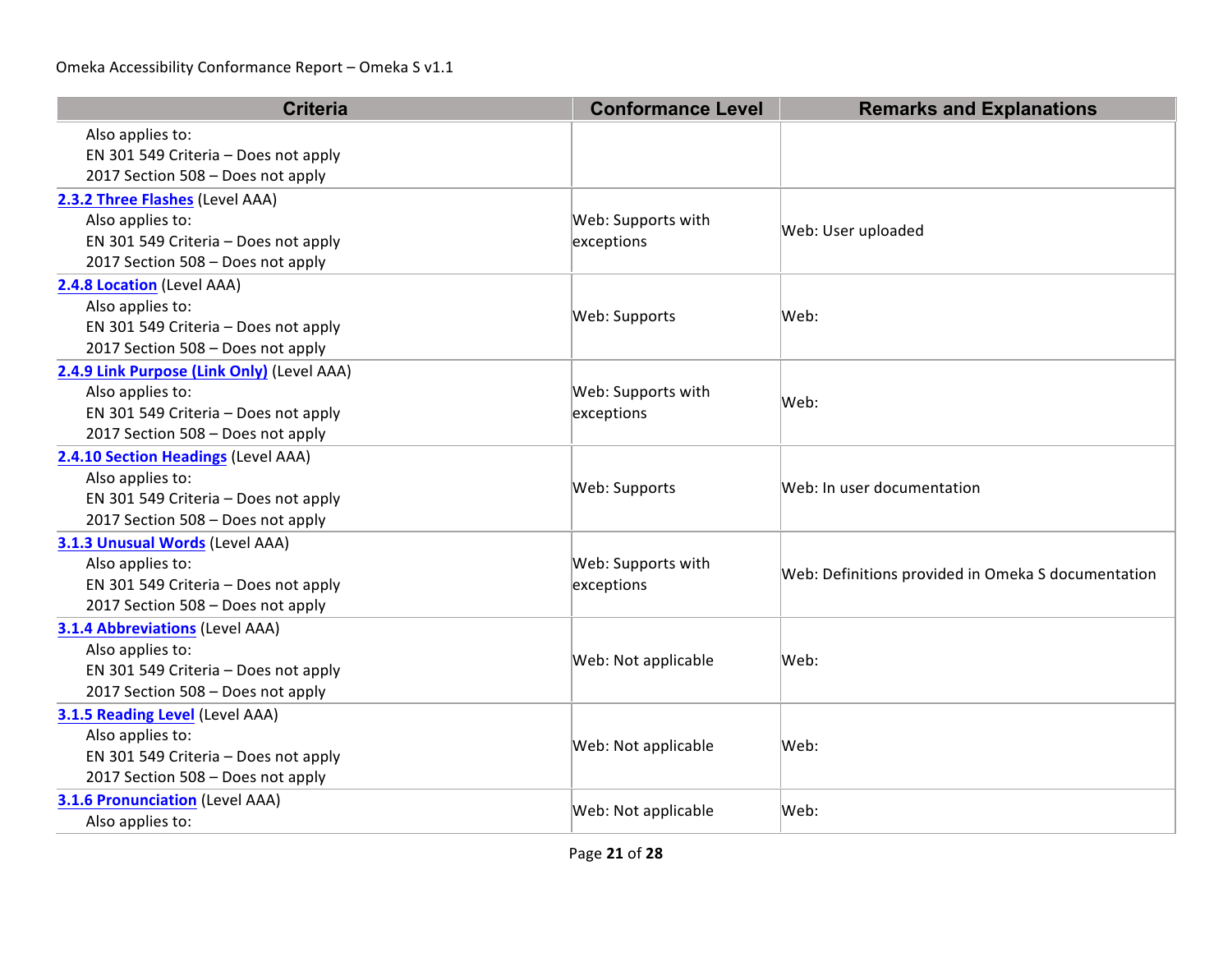| <b>Criteria</b>                                 | <b>Conformance Level</b> | <b>Remarks and Explanations</b>                       |
|-------------------------------------------------|--------------------------|-------------------------------------------------------|
| EN 301 549 Criteria – Does not apply            |                          |                                                       |
| 2017 Section 508 - Does not apply               |                          |                                                       |
| 3.2.5 Change on Request (Level AAA)             |                          |                                                       |
| Also applies to:                                | Web: Supports            | Web:                                                  |
| EN 301 549 Criteria - Does not apply            |                          |                                                       |
| 2017 Section 508 – Does not apply               |                          |                                                       |
| 3.3.5 Help (Level AAA)                          |                          |                                                       |
| Also applies to:                                | Web: Supports with       | Web: User manual and                                  |
| EN 301 549 Criteria - Does not apply            | exceptions               |                                                       |
| 2017 Section 508 - Does not apply               |                          |                                                       |
| <b>3.3.6 Error Prevention (All) (Level AAA)</b> |                          | Web: Most form entry in Omeka S is creating content,  |
| Also applies to:                                | Web: Supports with       | and while content entry cannot be reversed per se, it |
| EN 301 549 Criteria - Does not apply            | exceptions               | can be edited. Modules may not support review before  |
| 2017 Section 508 - Does not apply               |                          | submission, but will have an undo button.             |

# **2017 Section 508 Report**

Notes:

## **Chapter 3: Functional Performance Criteria (FPC)**

| <b>Criteria</b>                   | <b>Conformance Level</b> | <b>Remarks and Explanations</b>                                                             |
|-----------------------------------|--------------------------|---------------------------------------------------------------------------------------------|
| 302.1 Without Vision              | Supports                 | $\vert$ Omeka S dashboard and RRCHNM themes $\vert$<br>provide ARIA roles and keyboard-only |
|                                   |                          | havigation                                                                                  |
| 302.2 With Limited Vision         | Supports                 |                                                                                             |
| 302.3 Without Perception of Color | Supports                 |                                                                                             |
| 302.4 Without Hearing             | Supports                 |                                                                                             |
| 302.5 With Limited Hearing        | Supports                 |                                                                                             |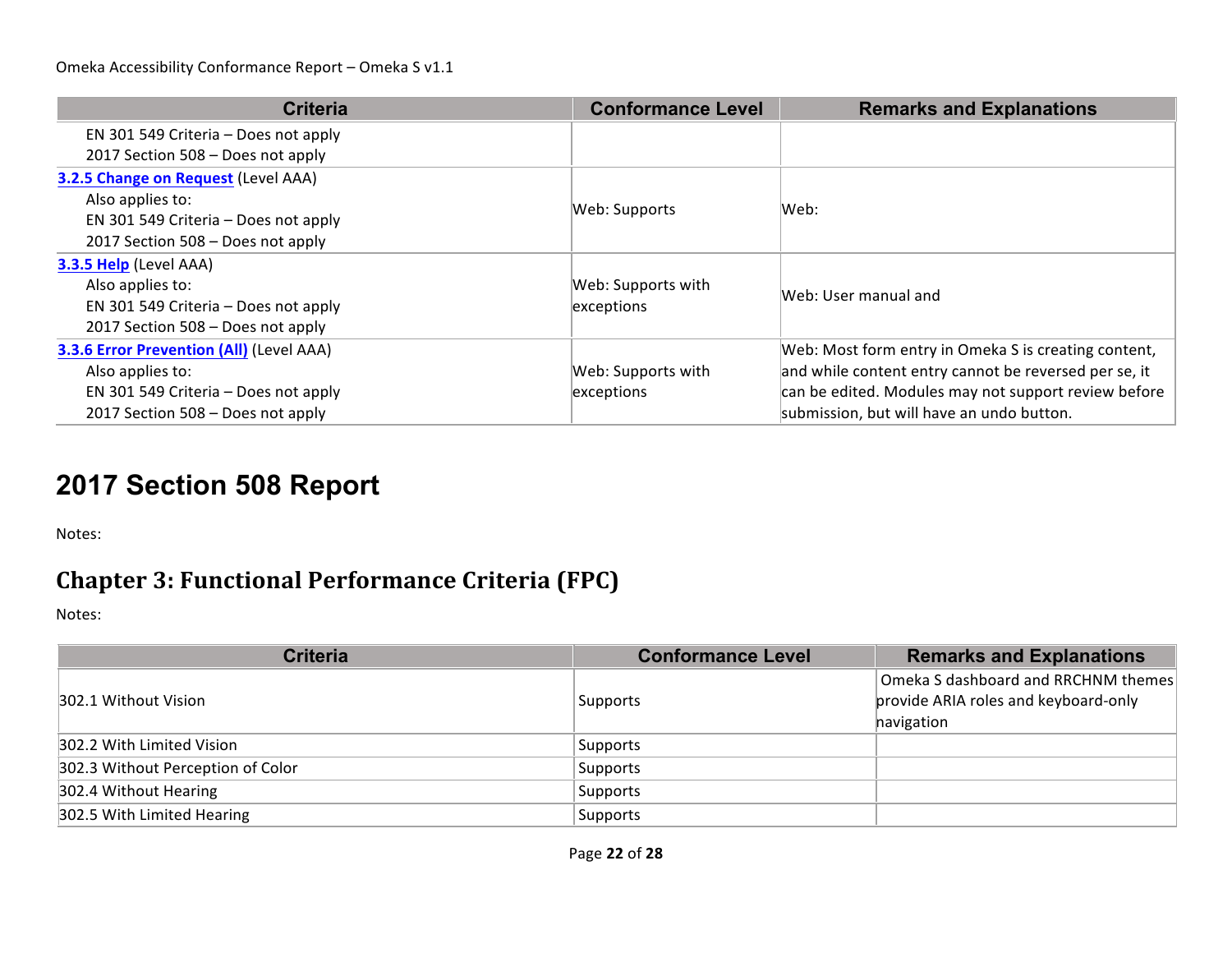| <b>Criteria</b>                                                | <b>Conformance Level</b> | <b>Remarks and Explanations</b> |
|----------------------------------------------------------------|--------------------------|---------------------------------|
| 302.6 Without Speech                                           | Supports                 |                                 |
| 302.7 With Limited Manipulation                                | Supports                 |                                 |
| 302.8 With Limited Reach and Strength                          | Supports                 |                                 |
| 302.9 With Limited Language, Cognitive, and Learning Abilities | Supports                 |                                 |

## **Chapter 4: Hardware**

Notes: Not applicable - Omeka S is a web based content management system

## **Chapter 5: Software**

| <b>Criteria</b>                                 | <b>Conformance Level</b>            | <b>Remarks and Explanations</b>                |
|-------------------------------------------------|-------------------------------------|------------------------------------------------|
| 501.1 Scope - Incorporation of WCAG 2.0 AA      | See WCAG 2.0 section                | See information in WCAG section                |
| 502 Interoperability with Assistive Technology  | Heading cell - no response required | Heading cell - no response required            |
| 502.2.1 User Control of Accessibility Features  | Supports                            |                                                |
| 502.2.2 No Disruption of Accessibility Features | Supports                            |                                                |
| <b>502.3 Accessibility Services</b>             | Heading cell - no response required | Heading cell - no response required            |
| 502.3.1 Object Information                      | Supports                            |                                                |
| 502.3.2 Modification of Object Information      | Supports                            |                                                |
| 502.3.3 Row, Column, and Headers                | Supports                            |                                                |
| 502.3.4 Values                                  | Supports                            |                                                |
| 502.3.5 Modification of Values                  | Supports with exceptions            | Core code supports; module support may<br>vary |
| 502.3.6 Label Relationships                     | Supports                            |                                                |
| 502.3.7 Hierarchical Relationships              | Supports                            |                                                |
| 502.3.8 Text                                    | Supports                            |                                                |
| 502.3.9 Modification of Text                    | Supports                            |                                                |
| 502.3.10 List of Actions                        | Supports                            |                                                |
| 502.3.11 Actions on Objects                     | Supports                            |                                                |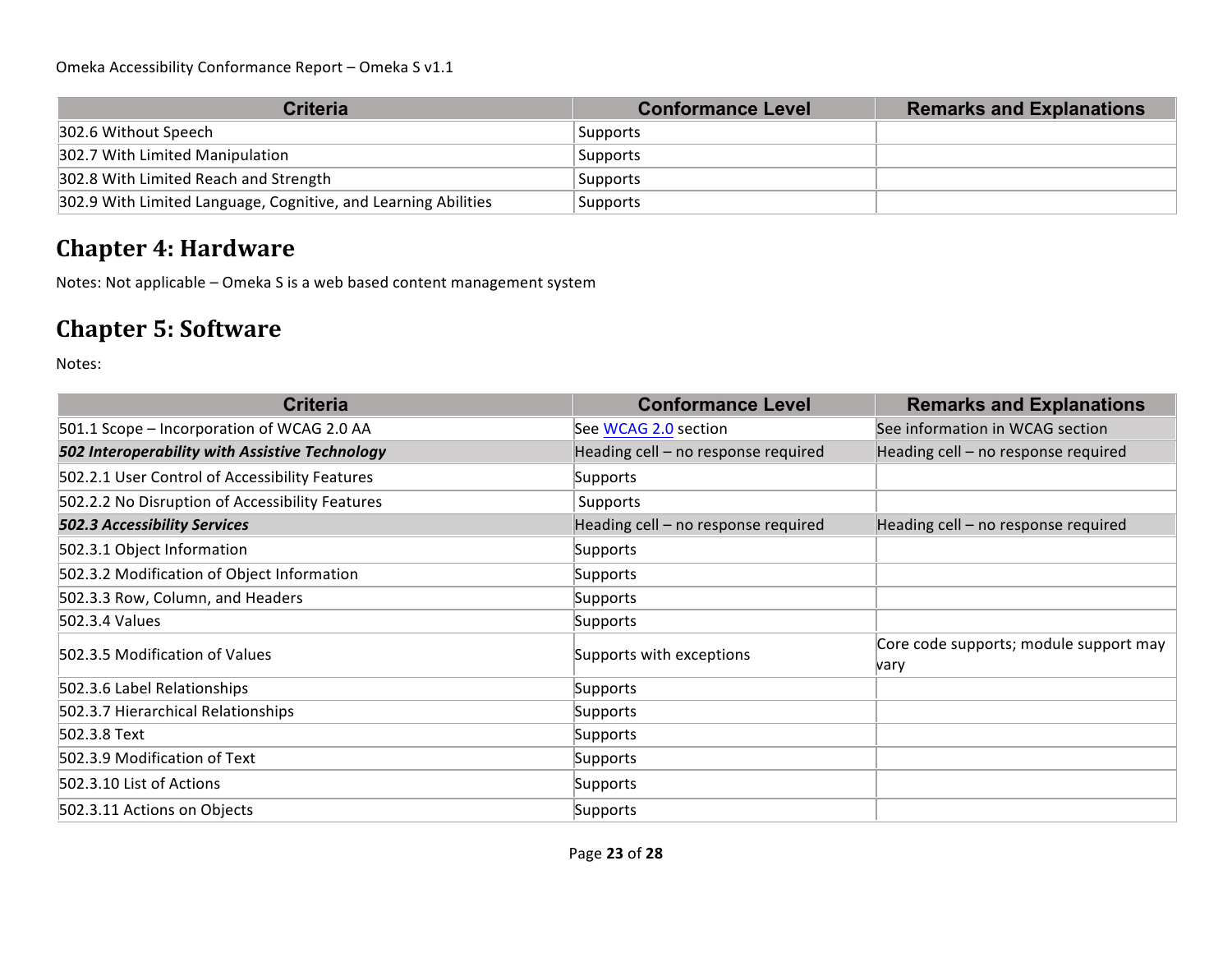| <b>Criteria</b>                                                                        | <b>Conformance Level</b>            | <b>Remarks and Explanations</b>     |
|----------------------------------------------------------------------------------------|-------------------------------------|-------------------------------------|
| 502.3.12 Focus Cursor                                                                  | Supports                            |                                     |
| 502.3.13 Modification of Focus Cursor                                                  | Supports                            |                                     |
| 502.3.14 Event Notification                                                            | Supports                            |                                     |
| 502.4 Platform Accessibility Features                                                  | Supports                            |                                     |
| <b>503 Applications</b>                                                                | Heading cell - no response required | Heading cell - no response required |
| 503.2 User Preferences                                                                 | Not applicable                      | Omeka is a web application          |
| 503.3 Alternative User Interfaces                                                      | Not applicable                      |                                     |
| 503.4 User Controls for Captions and Audio Description                                 | Heading cell - no response required | Heading cell - no response required |
| 503.4.1 Caption Controls                                                               | Supports                            |                                     |
| 503.4.2 Audio Description Controls                                                     | Not applicable                      |                                     |
| <b>504 Authoring Tools</b>                                                             | Heading cell - no response required | Heading cell - no response required |
| 504.2 Content Creation or Editing (if not authoring tool, enter "not<br>applicable")   | See WCAG 2.0 section                | See information in WCAG section     |
| 504.2.1 Preservation of Information Provided for Accessibility in Format<br>Conversion | Supports                            |                                     |
| 504.2.2 PDF Export                                                                     | Not applicable                      |                                     |
| 504.3 Prompts                                                                          | Supports with exceptions            |                                     |
| 504.4 Templates                                                                        | Supports with exceptions            |                                     |

## **Chapter 6: Support Documentation and Services**

| <b>Criteria</b>                                                  | <b>Conformance Level</b>            | <b>Remarks and Explanations</b>         |
|------------------------------------------------------------------|-------------------------------------|-----------------------------------------|
| 601.1 Scope                                                      | Heading cell - no response required | Heading cell - no response required     |
| <b>602 Support Documentation</b>                                 | Heading cell - no response required | Heading cell - no response required     |
| 602.2 Accessibility and Compatibility Features                   | Not applicable                      |                                         |
| 602.3 Electronic Support Documentation                           | See WCAG 2.0 section                | See information in WCAG section         |
| 602.4 Alternate Formats for Non-Electronic Support Documentation | Not applicable                      | No non-electronic support documentation |
| <b>603 Support Services</b>                                      | Heading cell - no response required | Heading cell - no response required     |
| 603.2 Information on Accessibility and Compatibility Features    | Supports                            |                                         |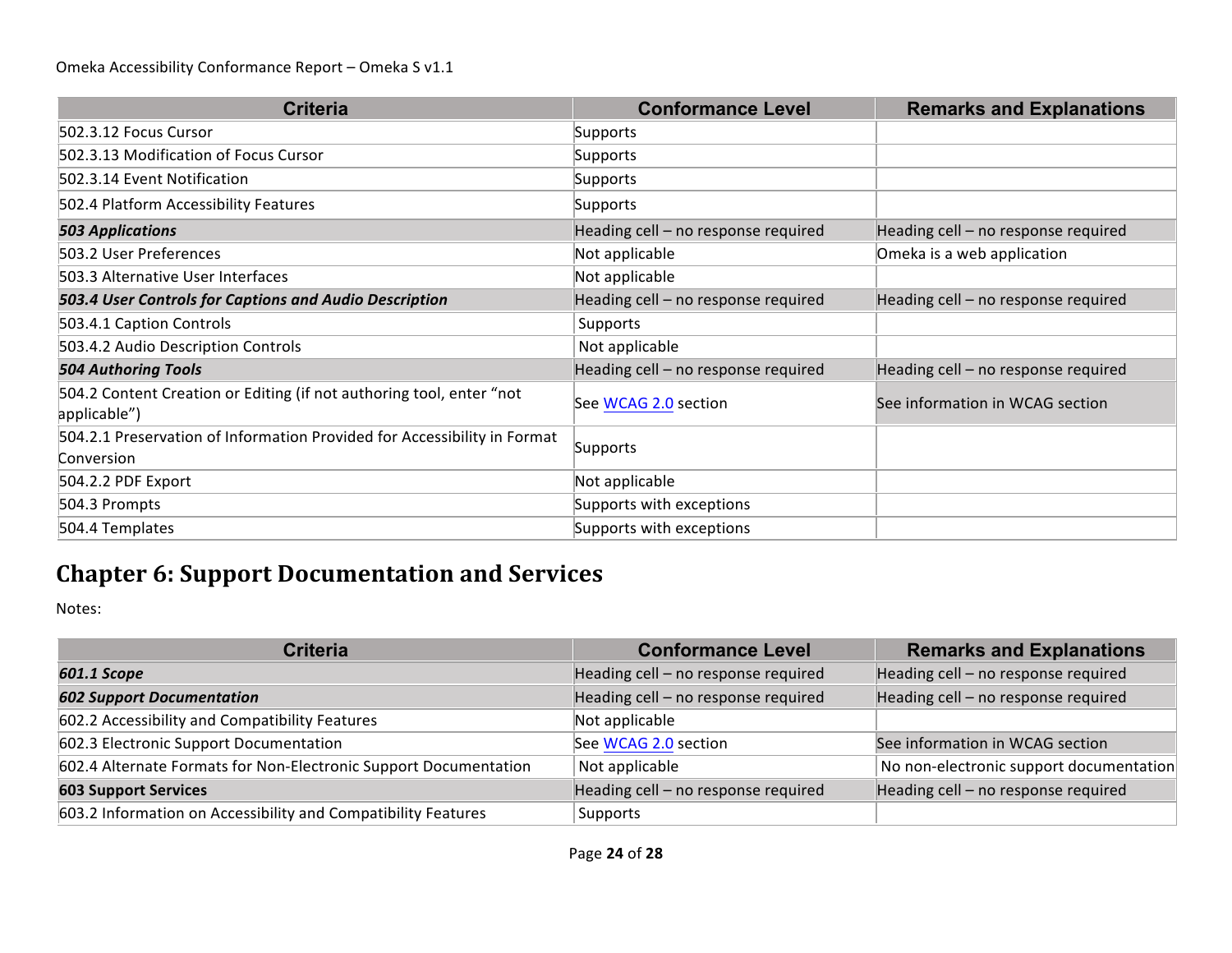| <b>Criteria</b>                            | <b>Conformance Level</b> | <b>Remarks and Explanations</b>        |
|--------------------------------------------|--------------------------|----------------------------------------|
| 603.3 Accommodation of Communication Needs | Supports with exceptions | Omeka S does not have a phone line for |
|                                            |                          | support.                               |

## **EN 301 549 Report**

Notes:

#### **Chapter 4: 4.2 Functional Performance Statements (FPS)**

Notes:

| <b>Criteria</b>                                   | <b>Conformance Level</b> | <b>Remarks and Explanations</b> |
|---------------------------------------------------|--------------------------|---------------------------------|
| 4.2.1 Usage without vision                        | Supports                 |                                 |
| 4.2.2 Usage with limited vision                   | Supports                 |                                 |
| 4.2.3 Usage without perception of colour          | Supports                 |                                 |
| 4.2.4 Usage without hearing                       | Supports                 |                                 |
| 4.2.5 Usage with limited hearing                  | Supports                 |                                 |
| 4.2.6 Usage without vocal capability              | Supports                 |                                 |
| 4.2.7 Usage with limited manipulation or strength | Supports                 |                                 |
| 4.2.8 Usage with limited reach                    | Supports                 |                                 |
| 4.2.9 Minimize photosensitive seizure triggers    | Supports                 |                                 |
| 4.2.10 Usage with limited cognition               | Supports                 |                                 |
| 4.2.11 Privacy                                    | Supports                 |                                 |

## **Chapter 5: Generic Requirements**

Notes: Requirements do not apply to Omeka S, a web-based content management system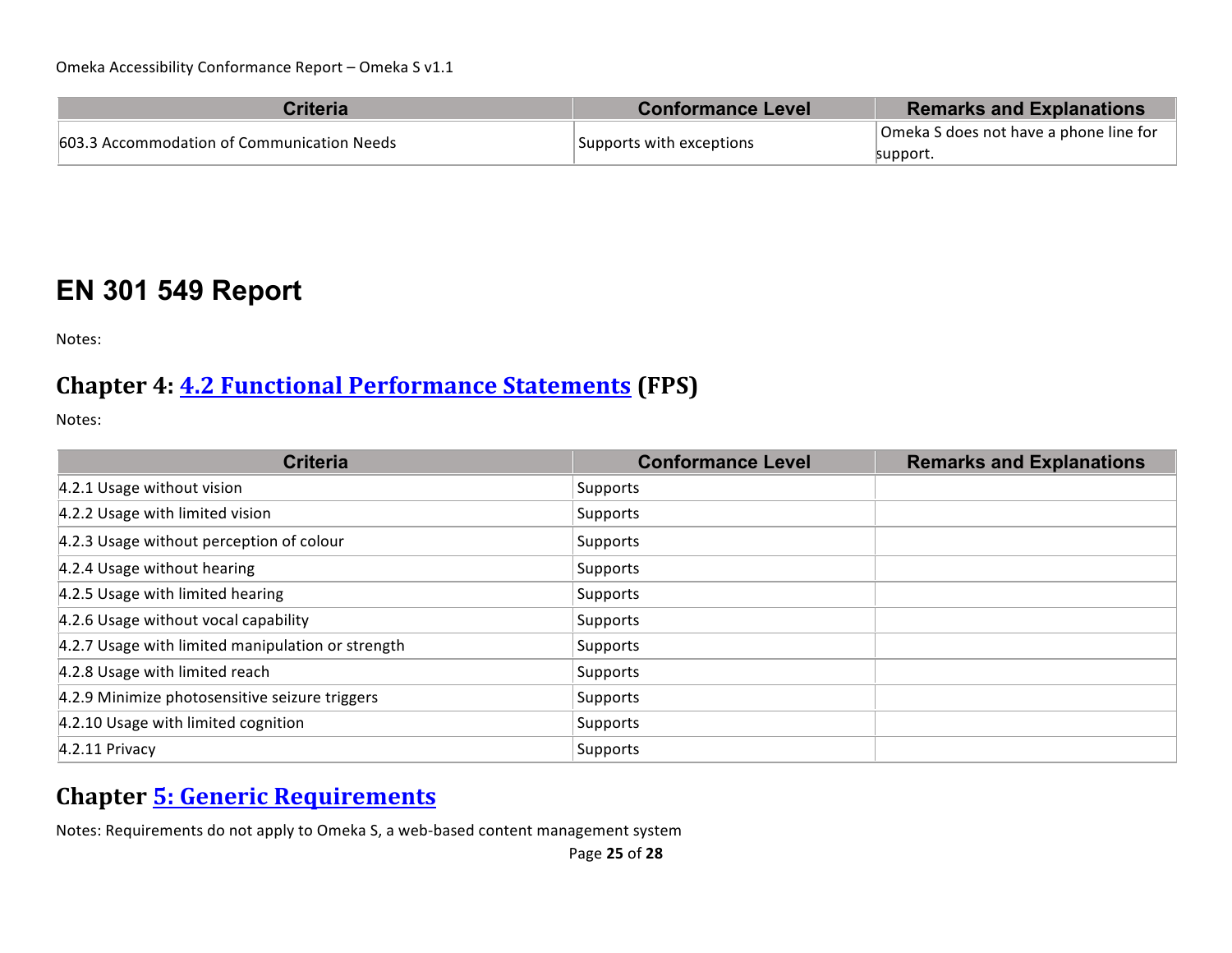## **Chapter 6: ICT with Two-Way Voice Communication**

Notes: Does not apply to Omeka S, a web-based content management system

## **Chapter 7: ICT with Video Capabilities**

Notes:

| <b>Criteria</b>                                      | <b>Conformance Level</b>            | <b>Remarks and Explanations</b>     |
|------------------------------------------------------|-------------------------------------|-------------------------------------|
| 7.1 Caption processing technology                    | Heading cell - no response required | Heading cell - no response required |
| 7.1.1 Captioning playback                            | Supports                            |                                     |
| 7.1.2 Captioning synchronization                     | Supports                            |                                     |
| 7.1.3 Preservation of captioning                     | Supports                            |                                     |
| 7.2.1 Audio description playback                     | Does not apply                      |                                     |
| 7.2.2 Audio description synchronization              | Does not apply                      |                                     |
| 7.2.3 Preservation of audio description              | Does not apply                      |                                     |
| 7.3 User controls for captions and audio description | Supports                            |                                     |

#### **Chapter 8: Hardware**

Notes: Does not apply to Omeka S, a web-based content management system.

#### **Chapter <b>9:** Web *(see WCAG 2.0 section)*

Notes: See WCAG 2.0 Section

#### **Chapter 10: Non-web Documents**

Notes: Does not apply to Omeka S, a web-based content management system.

#### **Chapter 11: Software**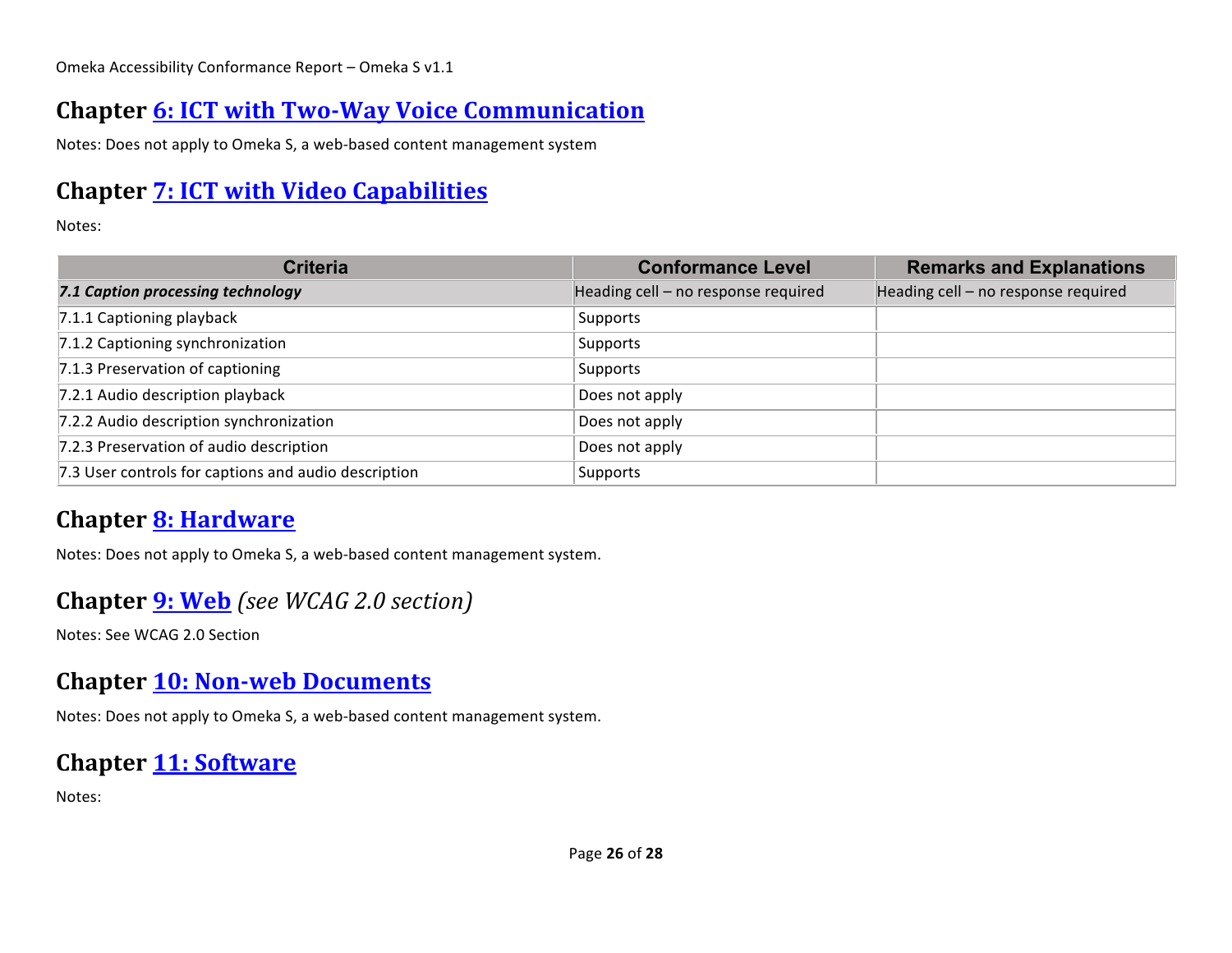| <b>Criteria</b>                                                                                                               | <b>Conformance Level</b>            | <b>Remarks and Explanations</b>                  |
|-------------------------------------------------------------------------------------------------------------------------------|-------------------------------------|--------------------------------------------------|
| 11.2.1 Software success criteria (excluding closed functionality)                                                             | See WCAG 2.0 section                | See information in WCAG section                  |
| 11.2.2 Software success criteria (closed functionality)                                                                       | See WCAG 2.0 section                | See information in WCAG section                  |
| 11.3 Interoperability with assistive technology                                                                               | Heading cell - no response required | Heading cell - no response required              |
| 11.3.1 Closed functionality (informative)                                                                                     | Heading cell - no response required | Heading cell - no response required              |
| 11.3.2 Accessibility services                                                                                                 | Heading cell - no response required | Heading cell - no response required              |
| 11.3.2.1 Platform accessibility service support for software that provides See 11.3.2.5 through 11.3.2.17<br>a user interface |                                     | See information in 11.3.2.5 through<br>11.3.2.17 |
| 11.3.2.2 Platform accessibility service support for assistive technologies See 11.3.2.5 through 11.3.2.17                     |                                     | See information in 11.3.2.5 through<br>11.3.2.17 |
| 11.3.2.3 Use of accessibility services                                                                                        | Supports                            |                                                  |
| 11.3.2.4 Assistive technology                                                                                                 | Not applicable                      |                                                  |
| 11.3.2.5 Object information                                                                                                   | Supports                            |                                                  |
| 11.3.2.6 Row, column, and headers                                                                                             | Supports                            |                                                  |
| 11.3.2.7 Values                                                                                                               | Supports                            |                                                  |
| 11.3.2.8 Label relationships                                                                                                  | Supports                            |                                                  |
| 11.3.2.9 Parent-child relationships                                                                                           | Supports                            |                                                  |
| 11.3.2.10 Text                                                                                                                | Supports                            |                                                  |
| 11.3.2.11 List of available actions                                                                                           | Supports                            |                                                  |
| 11.3.2.12 Execution of available actions                                                                                      | Supports                            |                                                  |
| 11.3.2.13 Tracking of focus and selection attributes                                                                          | Supports                            |                                                  |
| 11.3.2.14 Modification of focus and selection attributes                                                                      | Supports                            |                                                  |
| 11.3.2.15 Change notification                                                                                                 | Supports                            |                                                  |
| 11.3.2.16 Modifications of states and properties                                                                              | Supports                            |                                                  |
| 11.3.2.17 Modifications of values and text                                                                                    | Supports                            |                                                  |
| 11.4 Documented accessibility usage                                                                                           | Heading cell - no response required | Heading cell - no response required              |
| 11.4.1 User control of accessibility features                                                                                 | Supports                            |                                                  |
| 11.4.2 No disruption of accessibility features                                                                                | Supports                            |                                                  |
| 11.5 User preferences                                                                                                         | Supports with exceptions            |                                                  |